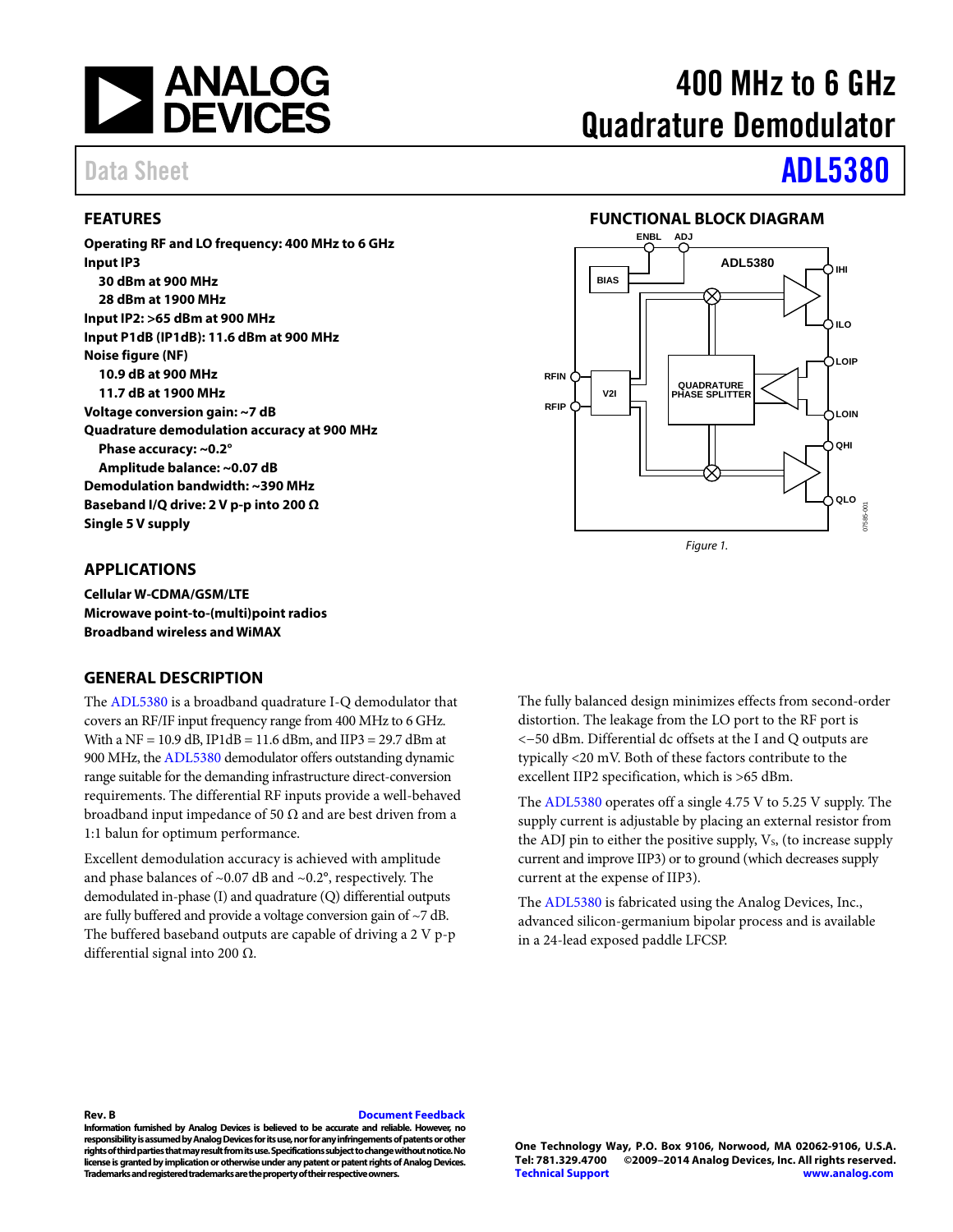# TABLE OF CONTENTS

### <span id="page-1-0"></span>**REVISION HISTORY**

| $12/14$ —Rev. A to Rev. B |  |
|---------------------------|--|
|                           |  |
|                           |  |
|                           |  |

#### **7/13—Rev. 0 to Rev. A**

| Changed RF Input Section to Local Oscillator and RF Inputs |  |
|------------------------------------------------------------|--|
|                                                            |  |
| Added Figure 78, Figure 79, and Figure 82,                 |  |
|                                                            |  |
|                                                            |  |
| Changes to Evaluation Board Section and Figure 102  33     |  |
|                                                            |  |
| Deleted Figure 100, Figure 101, and Figure 102 34          |  |
|                                                            |  |
|                                                            |  |
|                                                            |  |

**7/09—Revision 0: Initial Version**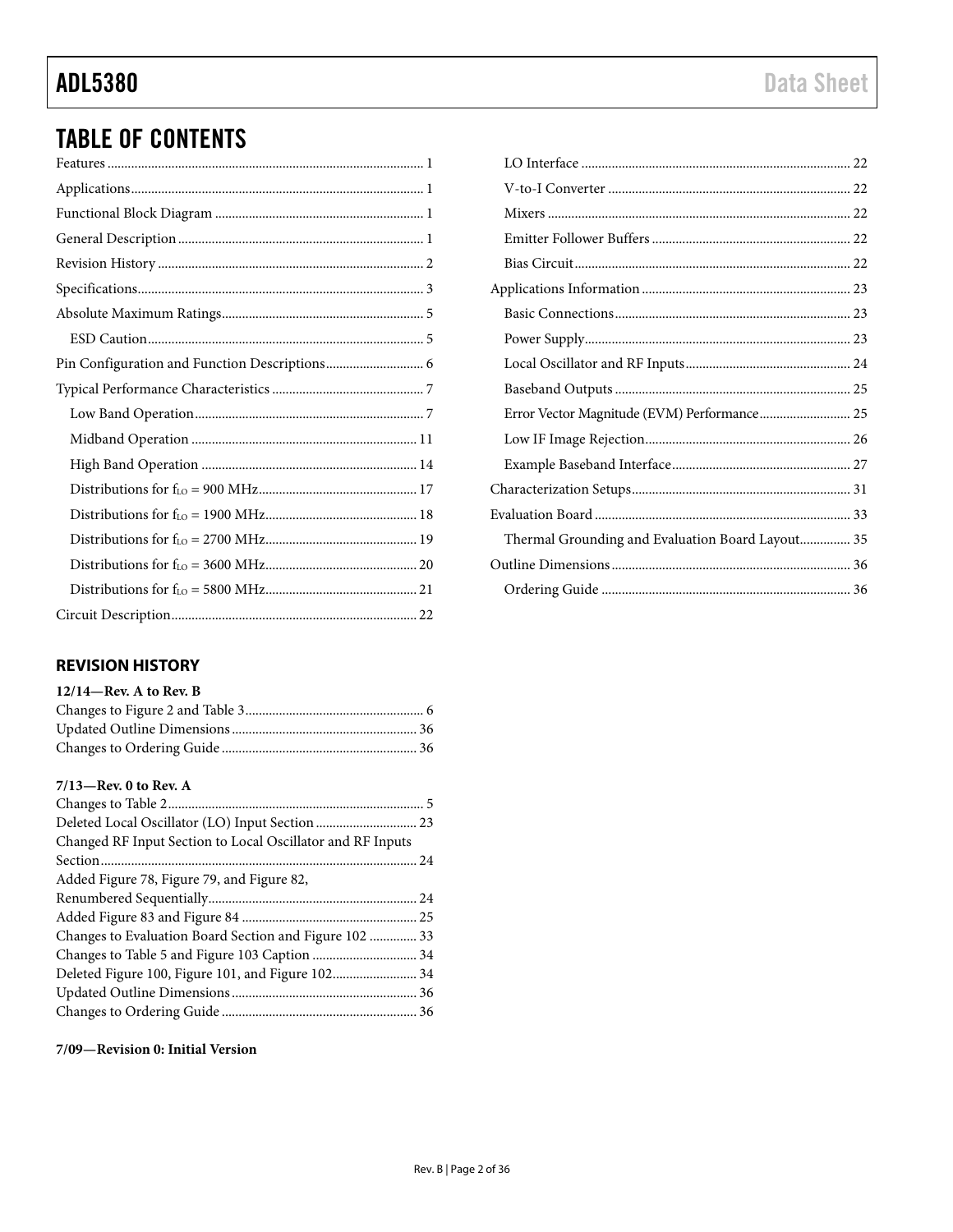## <span id="page-2-0"></span>**SPECIFICATIONS**

 $V_S = 5$  V,  $T_A = 25$ °C,  $f_{LO} = 900$  MHz,  $f_{IF} = 4.5$  MHz,  $P_{LO} = 0$  dBm,  $Z_O = 50$   $\Omega$ , unless otherwise noted. Baseband outputs differentially loaded with 450 Ω. Loss of the balun used to drive the RF port was de-embedded from these measurements.

| Table 1.                               |                                                                            |      |             |      |            |
|----------------------------------------|----------------------------------------------------------------------------|------|-------------|------|------------|
| <b>Parameter</b>                       | <b>Condition</b>                                                           | Min  | <b>Typ</b>  | Max  | Unit       |
| OPERATING CONDITIONS                   |                                                                            |      |             |      |            |
| LO and RF Frequency Range              |                                                                            | 0.4  |             | 6    | GHz        |
| LO INPUT                               | LOIP, LOIN                                                                 |      |             |      |            |
| Input Return Loss                      | LO driven differentially through a balun at 900 MHz                        |      | $-10$       |      | dB         |
| LO Input Level                         |                                                                            | $-6$ | 0           | $+6$ | dBm        |
| I/Q BASEBAND OUTPUTS                   | QHI, QLO, IHI, ILO                                                         |      |             |      |            |
| Voltage Conversion Gain                | 450 Ω differential load on I and Q outputs at 900 MHz                      |      | 6.9         |      | dB         |
|                                        | 200 Ω differential load on I and Q outputs at 900 MHz                      |      | 5.9         |      | dB         |
| <b>Demodulation Bandwidth</b>          | 1 V p-p signal, 3 dB bandwidth                                             |      | 390         |      | <b>MHz</b> |
| Quadrature Phase Error                 | At 900 MHz                                                                 |      | 0.2         |      | Degrees    |
| I/Q Amplitude Imbalance                |                                                                            |      | 0.07        |      | dB         |
| Output DC Offset (Differential)        | 0 dBm LO input at 900 MHz                                                  |      | ±10         |      | mV         |
| <b>Output Common Mode</b>              | Dependent on ADJ pin setting                                               |      |             |      |            |
|                                        | $V_{ADJ} \sim 4$ V (set by 1.5 k $\Omega$ from ADJ pin to V <sub>s</sub> ) |      | $V_S - 2.5$ |      | v          |
|                                        | $V_{ADJ} \sim 4.8$ V (set by 200 $\Omega$ from ADJ pin to V <sub>s</sub> ) |      | $V_S - 2.8$ |      | V          |
|                                        | $V_{ADJ} \sim 2.4 V$ (ADJ pin open)                                        |      | $V_S - 1.2$ |      | V          |
| 0.1 dB Gain Flatness                   |                                                                            |      | 37          |      | <b>MHz</b> |
| <b>Output Swing</b>                    | Differential 200 $\Omega$ load                                             |      | 2           |      | V p-p      |
| Peak Output Current                    | Each pin                                                                   |      | 12          |      | mA         |
| <b>POWER SUPPLIES</b>                  | $VS = VCC1, VCC2, VCC3$                                                    |      |             |      |            |
| Voltage                                |                                                                            | 4.75 |             | 5.25 | v          |
| Current                                | 1.5 k $\Omega$ from ADJ pin to V <sub>s</sub> ; ENBL pin low               |      | 245         |      | mA         |
|                                        | 1.5 k $\Omega$ from ADJ pin to V <sub>s</sub> ; ENBL pin high              |      | 145         |      | mA         |
| <b>ENABLE FUNCTION</b>                 | Pin ENBL                                                                   |      |             |      |            |
| Off Isolation                          |                                                                            |      | $-70$       |      | dB         |
| Turn-On Settling Time                  | ENBL high to low                                                           |      | 45          |      | ns         |
| Turn-Off Settling Time                 | ENBL low to high                                                           |      | 950         |      | ns         |
| ENBL High Level (Logic 1)              |                                                                            | 2.5  |             |      | v          |
| ENBL Low Level (Logic 0)               |                                                                            |      |             | 1.7  | V          |
| DYNAMIC PERFORMANCE at RF = 900 MHz    | $V_{ADJ} \sim 4$ V (set by 1.5 k $\Omega$ from ADJ pin to V <sub>s</sub> ) |      |             |      |            |
| <b>Conversion Gain</b>                 |                                                                            |      | 6.9         |      | dB         |
| Input P1dB                             |                                                                            |      | 11.6        |      | dBm        |
| RF Input Return Loss                   | RFIP, RFIN driven differentially through a balun                           |      | $-19$       |      | dB         |
| Second-Order Input Intercept (IIP2)    | -5 dBm each input tone                                                     |      | 68          |      | dBm        |
| Third-Order Input Intercept (IIP3)     | -5 dBm each input tone                                                     |      | 29.7        |      | dBm        |
| LO to RF                               | RFIN, RFIP terminated in 50 $\Omega$                                       |      | $-52$       |      | dBm        |
| RF to LO                               | LOIN, LOIP terminated in 50 $\Omega$                                       |      | $-67$       |      | dBc        |
| IQ Magnitude Imbalance                 |                                                                            |      | 0.07        |      | dB         |
| IQ Phase Imbalance                     |                                                                            |      | 0.2         |      | Degrees    |
| Noise Figure                           |                                                                            |      | 10.9        |      | dB         |
| Noise Figure Under Blocking Conditions | With a -5 dBm input interferer 5 MHz away                                  |      | 13.1        |      | dB         |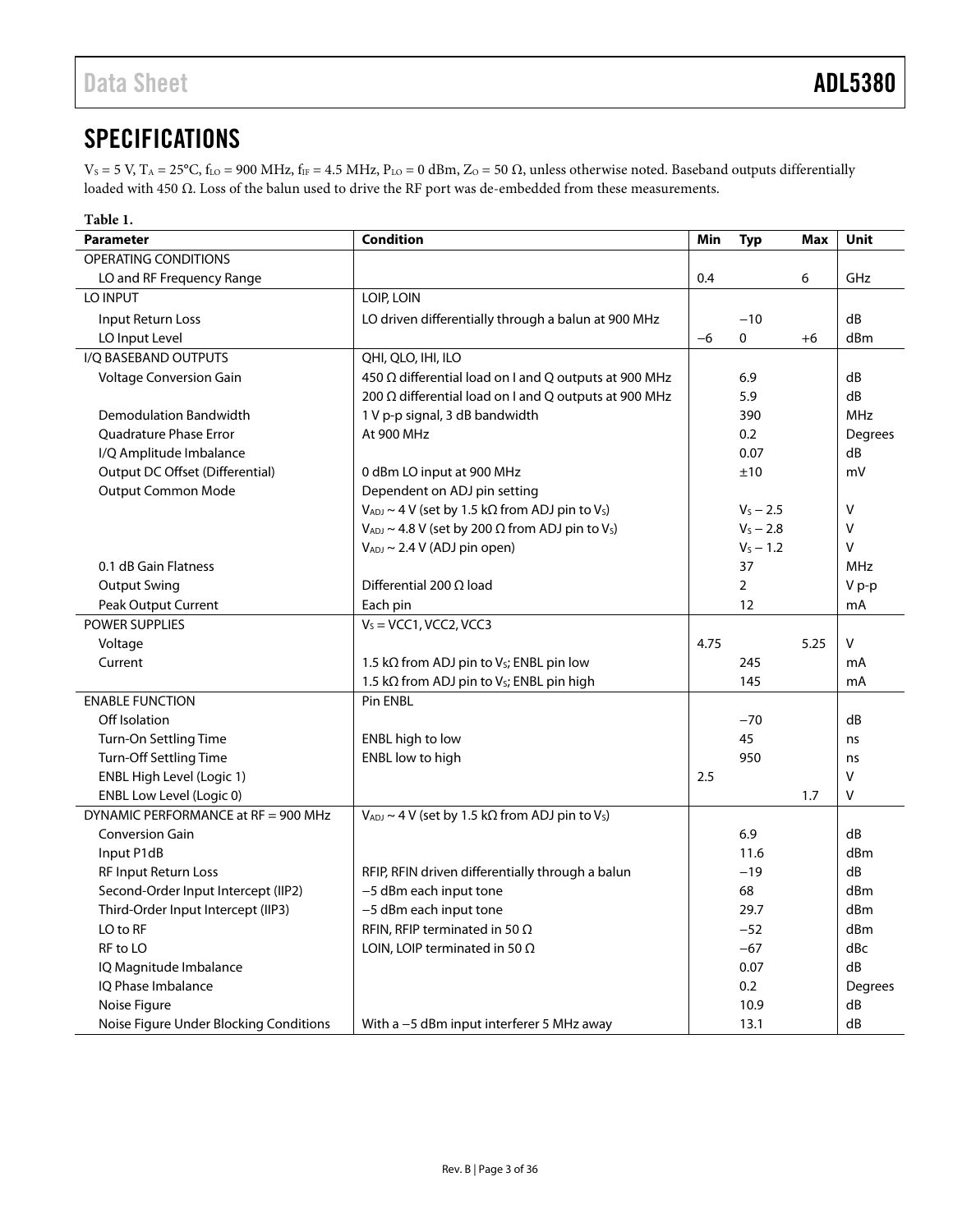| <b>Parameter</b>                       | <b>Condition</b>                                                           | Min<br><b>Typ</b><br>Max | Unit       |
|----------------------------------------|----------------------------------------------------------------------------|--------------------------|------------|
| DYNAMIC PERFORMANCE at RF = 1900 MHz   | $V_{ADJ} \sim 4$ V (set by 1.5 k $\Omega$ from ADJ pin to V <sub>s</sub> ) |                          |            |
| <b>Conversion Gain</b>                 |                                                                            | 6.8                      | dB         |
| Input P1dB                             |                                                                            | 11.6                     | dBm        |
| RF Input Return Loss                   | RFIP, RFIN driven differentially through a balun                           | $-13$                    | dB         |
| Second-Order Input Intercept (IIP2)    | -5 dBm each input tone                                                     | 61                       | dBm        |
| Third-Order Input Intercept (IIP3)     | -5 dBm each input tone                                                     | 27.8                     | dBm        |
| LO to RF                               | RFIN, RFIP terminated in 50 $\Omega$                                       | $-49$                    | dBm        |
| RF to LO                               | LOIN, LOIP terminated in 50 $\Omega$                                       | $-77$                    | dBc        |
| IQ Magnitude Imbalance                 |                                                                            | 0.07                     | dB         |
| IQ Phase Imbalance                     |                                                                            | 0.25                     | Degrees    |
| Noise Figure                           |                                                                            | 11.7                     | dB         |
| Noise Figure Under Blocking Conditions | With a -5 dBm input interferer 5 MHz away                                  | 14                       | dB         |
| DYNAMIC PERFORMANCE at RF = 2700 MHz   | $V_{ADJ} \sim 4$ V (set by 1.5 k $\Omega$ from ADJ pin to V <sub>s</sub> ) |                          |            |
| <b>Conversion Gain</b>                 |                                                                            | 7.4                      | dB         |
| Input P1dB                             |                                                                            | 11                       | dBm        |
| RF Input Return Loss                   | RFIP, RFIN driven differentially through a balun                           | $-10$                    | dB         |
| Second-Order Input Intercept (IIP2)    | -5 dBm each input tone                                                     | 54                       | dBm        |
| Third-Order Input Intercept (IIP3)     | -5 dBm each input tone                                                     | 28                       | dBm        |
| LO to RF                               | RFIN, RFIP terminated in 50 $\Omega$                                       | $-49$                    | dBm        |
| RF to LO                               | LOIN, LOIP terminated in 50 $\Omega$                                       | $-73$                    | dBc        |
| IQ Magnitude Imbalance                 |                                                                            | 0.07                     | dB         |
| IQ Phase Imbalance                     |                                                                            | 0.5                      | Degrees    |
| Noise Figure                           |                                                                            | 12.3                     | dB         |
| DYNAMIC PERFORMANCE at RF = 3600 MHz   | $V_{ADJ} \sim 4.8$ V (set by 200 $\Omega$ from ADJ pin to Vs)              |                          |            |
| <b>Conversion Gain</b>                 |                                                                            | 6.3                      | dB         |
| Input P1dB                             |                                                                            | 9.6                      | dBm        |
| RF Input Return Loss                   | RFIP, RFIN driven differentially through a balun                           | $-11$                    | dB         |
| Second-Order Input Intercept (IIP2)    | -5 dBm each input tone                                                     | 48                       | dBm        |
| Third-Order Input Intercept (IIP3)     | -5 dBm each input tone                                                     | 21                       | dBm        |
| LO to RF                               | RFIN, RFIP terminated in 50 $\Omega$                                       | $-46$                    | dBm        |
| RF to LO                               | LOIN, LOIP terminated in 50 $\Omega$                                       | $-72$                    | dBc        |
| IQ Magnitude Imbalance                 |                                                                            | 0.14                     | dB         |
| IQ Phase Imbalance                     |                                                                            | 1.1                      | Degrees    |
| Noise Figure                           |                                                                            | 14.2                     | dB         |
| Noise Figure Under Blocking Conditions | With a -5 dBm input interferer 5 MHz away                                  | 16.2                     | dB         |
| DYNAMIC PERFORMANCE at RF = 5800 MHz   | VADJ ~ 2.4 V (ADJ pin left open)                                           |                          |            |
| <b>Conversion Gain</b>                 |                                                                            | 5.8                      | dB         |
| Input P1dB                             |                                                                            | 8.2                      | dBm        |
| RF Input Return Loss                   | RFIP, RFIN driven differentially through a balun                           | $-7.5$                   | dB         |
| Second-Order Input Intercept (IIP2)    | -5 dBm each input tone                                                     | 44                       | dBm        |
| Third-Order Input Intercept (IIP3)     | -5 dBm each input tone                                                     | 20.6                     | dBm        |
| LO to RF                               | RFIN, RFIP terminated in 50 $\Omega$                                       | $-47$                    | dBm        |
| RF to LO                               | LOIN, LOIP terminated in 50 $\Omega$                                       | $-62$                    | dBc        |
| IQ Magnitude Imbalance                 |                                                                            | 0.07                     | dB         |
| IQ Phase Imbalance                     |                                                                            | $-1.25$                  | Degrees    |
| Noise Figure                           |                                                                            | 15.5                     | dB         |
| Noise Figure Under Blocking Conditions | With a -5 dBm input interferer 5 MHz away                                  | 18.9                     | ${\sf dB}$ |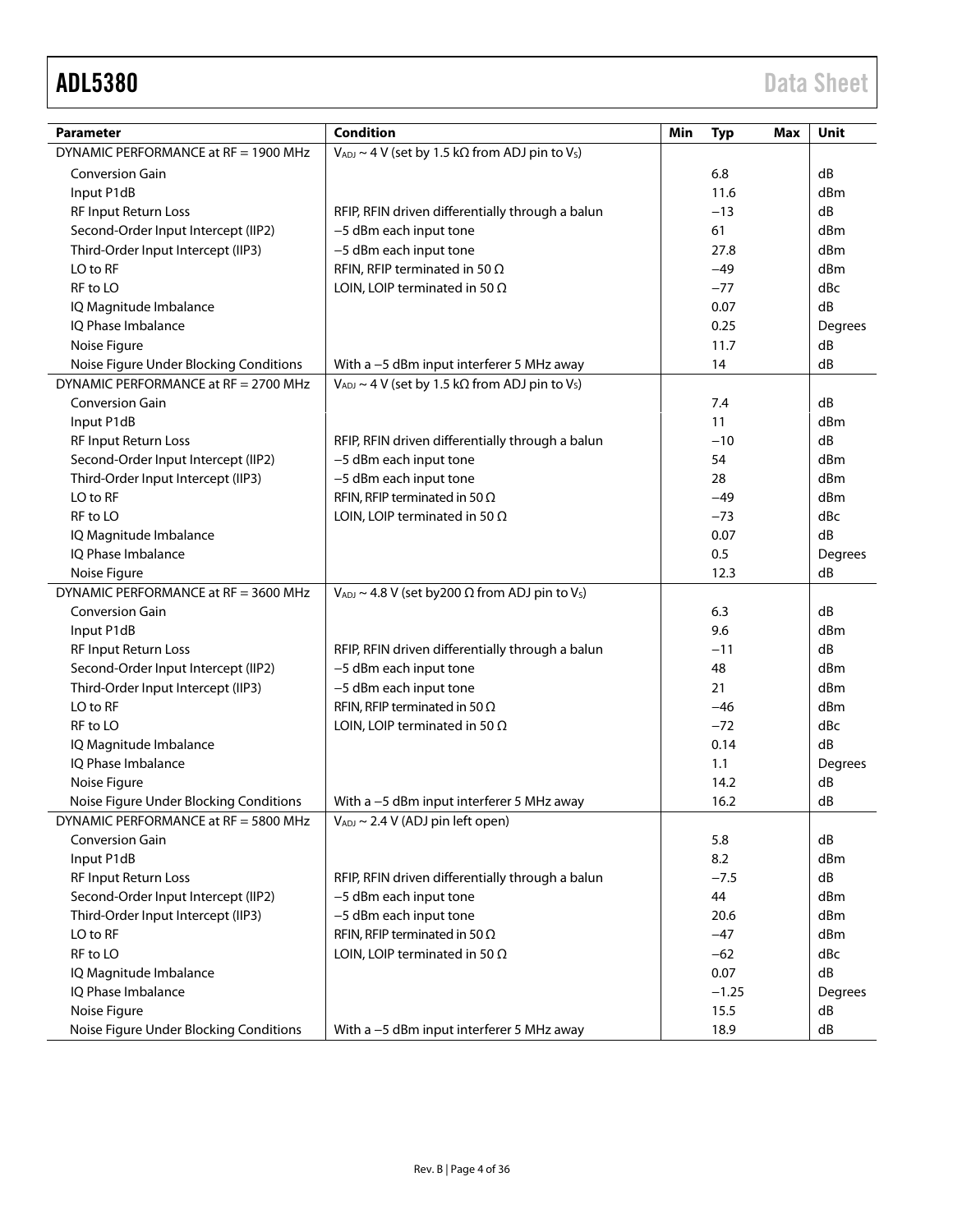## <span id="page-4-0"></span>ABSOLUTE MAXIMUM RATINGS

#### **Table 2.**

| <b>Parameter</b>                    | Rating                               |
|-------------------------------------|--------------------------------------|
| Supply Voltage: VCC1, VCC2, VCC3    | 5.5V                                 |
| LO Input Power                      | 13 dBm (re: 50 $\Omega$ )            |
| <b>RF Input Power</b>               | 15 dBm (re: 50 $\Omega$ )            |
| Internal Maximum Power Dissipation  | 1370 mW                              |
| $\theta_{IA}$ <sup>1</sup>          | 53 $\degree$ C/W                     |
| $\theta$ <sub>IC</sub>              | $2.5^{\circ}$ C/W                    |
| <b>Maximum Junction Temperature</b> | $150^{\circ}$ C                      |
| Operating Temperature Range         | $-40^{\circ}$ C to $+85^{\circ}$ C   |
| Storage Temperature Range           | $-65^{\circ}$ C to +125 $^{\circ}$ C |

<sup>1</sup> Per JDEC standard JESD 51-2. For information on optimizing thermal impedance, see th[e Thermal Grounding and Evaluation Board Layout](#page-34-0) section.

Stresses at or above those listed under Absolute Maximum Ratings may cause permanent damage to the product. This is a stress rating only; functional operation of the product at these or any other conditions above those indicated in the operational section of this specification is not implied. Operation beyond the maximum operating conditions for extended periods may affect product reliability.

### <span id="page-4-1"></span>**ESD CAUTION**



ESD (electrostatic discharge) sensitive device. Charged devices and circuit boards can discharge<br>without detection. Although this product features patented or proprietary protection circuitry, damage may occur on devices subjected to high energy ESD. Therefore, proper ESD precautions should be taken to avoid performance degradation or loss of functionality.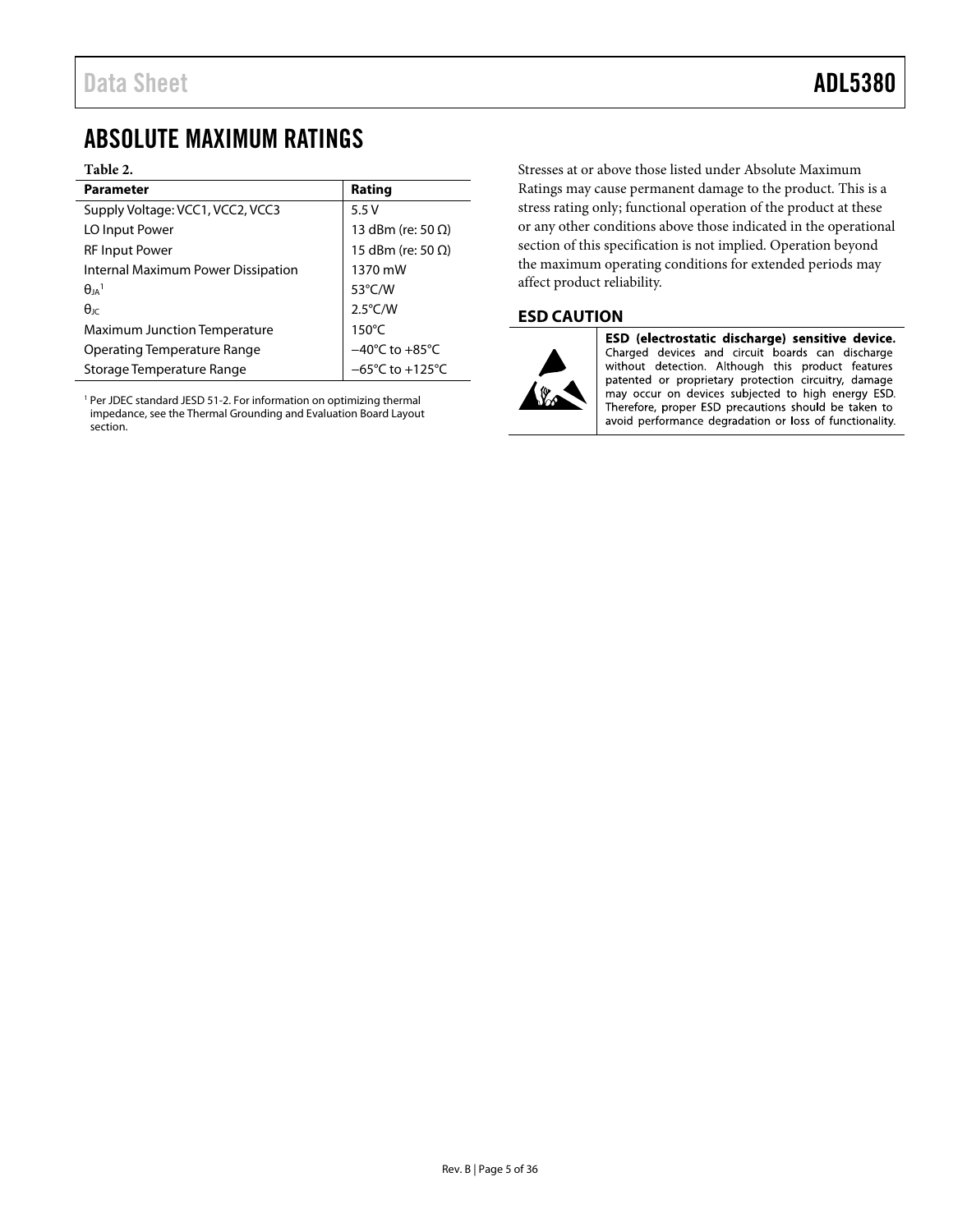## <span id="page-5-0"></span>PIN CONFIGURATION AND FUNCTION DESCRIPTIONS



**NOTES 1. NC = NO CONNECT. DO NOT CONNECT TO THIS PIN. 2. THE EXPOSED PAD SHOULD BE CONNECTED TO A LOW IMPEDANCE THERMAL AND ELECTRICAL GROUND PLANE.**

*Figure 2. Pin Configuration*

#### **Table 3. Pin Function Descriptions**

| Pin No.                               | <b>Mnemonic</b>        | <b>Description</b>                                                                                                                                                                                                                                                                                                                                                                                                     |
|---------------------------------------|------------------------|------------------------------------------------------------------------------------------------------------------------------------------------------------------------------------------------------------------------------------------------------------------------------------------------------------------------------------------------------------------------------------------------------------------------|
| 1, 2, 5, 8, 11, 14,<br>17, 18, 20, 23 | GND1, GND2, GND3, GND4 | Ground Connect.                                                                                                                                                                                                                                                                                                                                                                                                        |
| 3, 4, 15, 16                          | IHI, ILO, QLO, QHI     | I Channel and Q Channel Mixer Baseband Outputs. These outputs have a 50 $\Omega$ differential<br>output impedance (25 $\Omega$ per pin). Each output pair can swing 2 V p-p (differential) into a<br>load of 200 $\Omega$ . The output 3 dB bandwidth is ~400 MHz.                                                                                                                                                     |
| 6, 13, 24                             | VCC1, VCC2, VCC3       | Supply. Positive supply for LO, IF, biasing, and baseband sections. Decouple these pins to<br>the board ground using the appropriate-sized capacitors.                                                                                                                                                                                                                                                                 |
| 7                                     | ENBL                   | Enable Control. When pulled low, the part is fully enabled; when pulled high, the part is<br>partially powered down and the output is disabled.                                                                                                                                                                                                                                                                        |
| 9,10                                  | LOIP, LOIN             | Local Oscillator Input. Pins must be ac-coupled. A differential drive through a balun is<br>necessary to achieve optimal performance. Recommended balun is the Mini-Circuits®<br>TC1-1-13 for lower frequencies, the Johanson Technology 3600 balun for midband<br>frequencies, and the Johanson Technology 5400 balun for high band frequencies.<br>Balun choice depends on the desired frequency range of operation. |
| 12                                    | <b>NC</b>              | No Connect. Do not connect to this pin.                                                                                                                                                                                                                                                                                                                                                                                |
| 19                                    | <b>ADJ</b>             | A resistor to V <sub>s</sub> that optimizes third-order intercept. For operation <3 GHz, $R_{ADJ} = 1.5$ k $\Omega$ .<br>For operation from 3 GHz to 4 GHz, $R_{ADJ} = 200 \Omega$ . For operation >5 GHz, $R_{ADJ} =$ open.<br>See the Circuit Description section for more details.                                                                                                                                  |
| 21, 22                                | RFIN, RFIP             | RF Input. A single-ended 50 $\Omega$ signal can be applied differentially to the RF inputs through<br>a 1:1 balun. Recommended balun is the Mini-Circuits TC1-1-13 for lower frequencies, the<br>Johanson Technology 3600 balun for midband frequencies, and the Johanson Technology<br>5400 balun for high band frequencies. Balun choice depends on the desired frequency<br>range of operation.                     |
|                                       | EP                     | Exposed Pad. The exposed pad should be connected to a low impedance thermal and<br>electrical ground plane.                                                                                                                                                                                                                                                                                                            |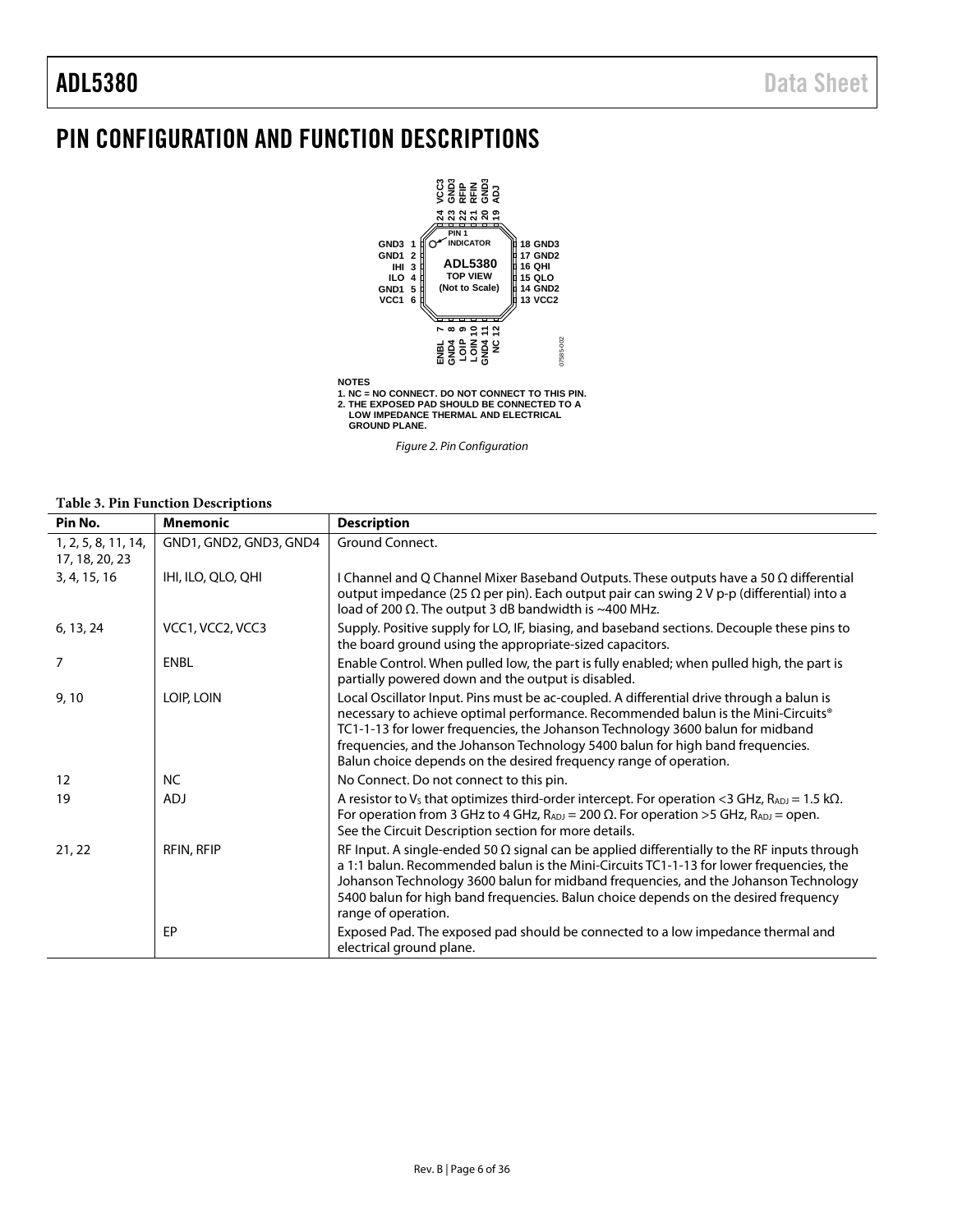## <span id="page-6-0"></span>TYPICAL PERFORMANCE CHARACTERISTICS

 $V_S = 5$  V,  $T_A = 25$ °C, LO drive level = 0 dBm, RF input balun loss is de-embedded, unless otherwise noted.

### <span id="page-6-1"></span>**LOW BAND OPERATION**

 $RF = 400$  MHz to 3 GHz; Mini-Circuits TC1-1-13 balun on LO and RF inputs, 1.5 k $\Omega$  from the ADJ pin to Vs.



Figure 3. Conversion Gain and Input 1 dB Compression Point (IP1dB) vs. LO Frequency



Figure 4. Input Third-Order Intercept (IIP3) and Input Second-Order Intercept Point (IIP2) vs. LO Frequency



Figure 6. Normalized IQ Baseband Frequency Response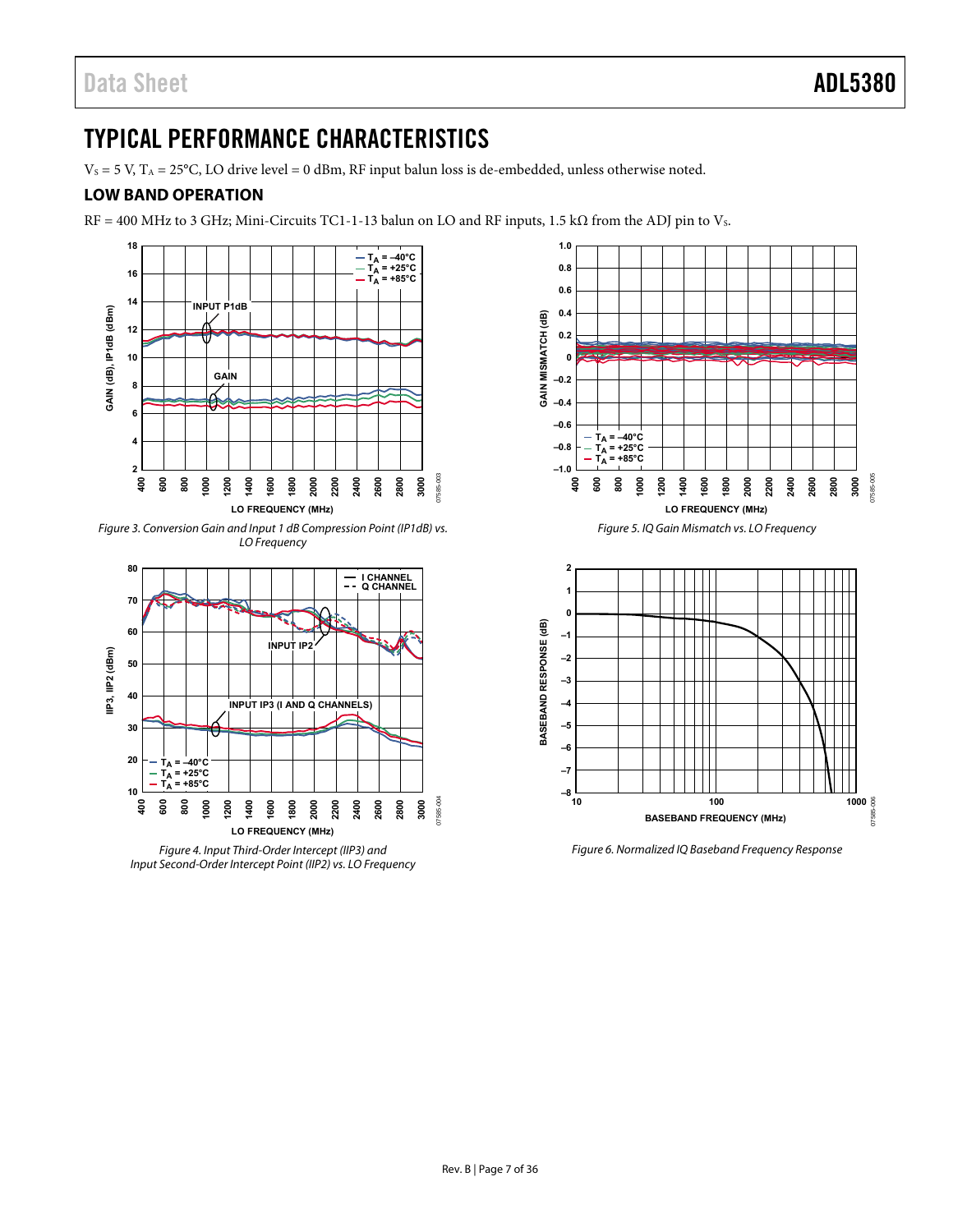

*Figure 7. Noise Figure vs. LO Frequency*



*Figure 8. IQ Quadrature Phase Error vs. LO Frequency*







*Figure 10. IIP3, Noise Figure, and Supply Current vs. VADJ, f<sub>LO</sub> = 900 MHz* 



*Figure 11. Noise Figure vs. Input Blocker Level, fLO = 900 MHz, fLO = 1900 MHz (RF Blocker 5 MHz Offset)*



*Figure 12. Conversion Gain, IP1dB, Noise Figure, IIP3, and IIP2 vs. LO Level, fLO = 2700 MHz*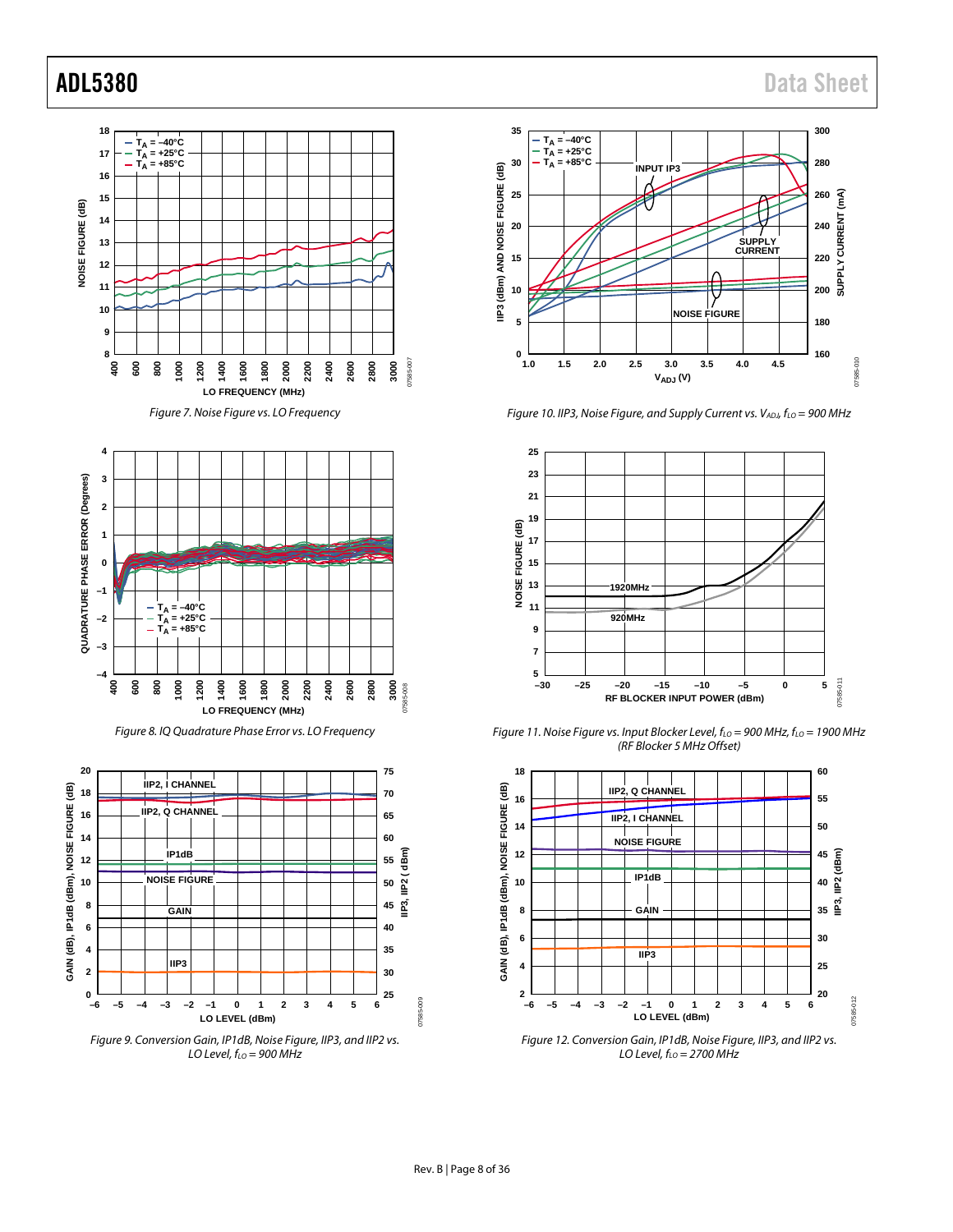Data Sheet **ADL5380** 



Figure 18. RF-to-LO Leakage vs. RF Frequency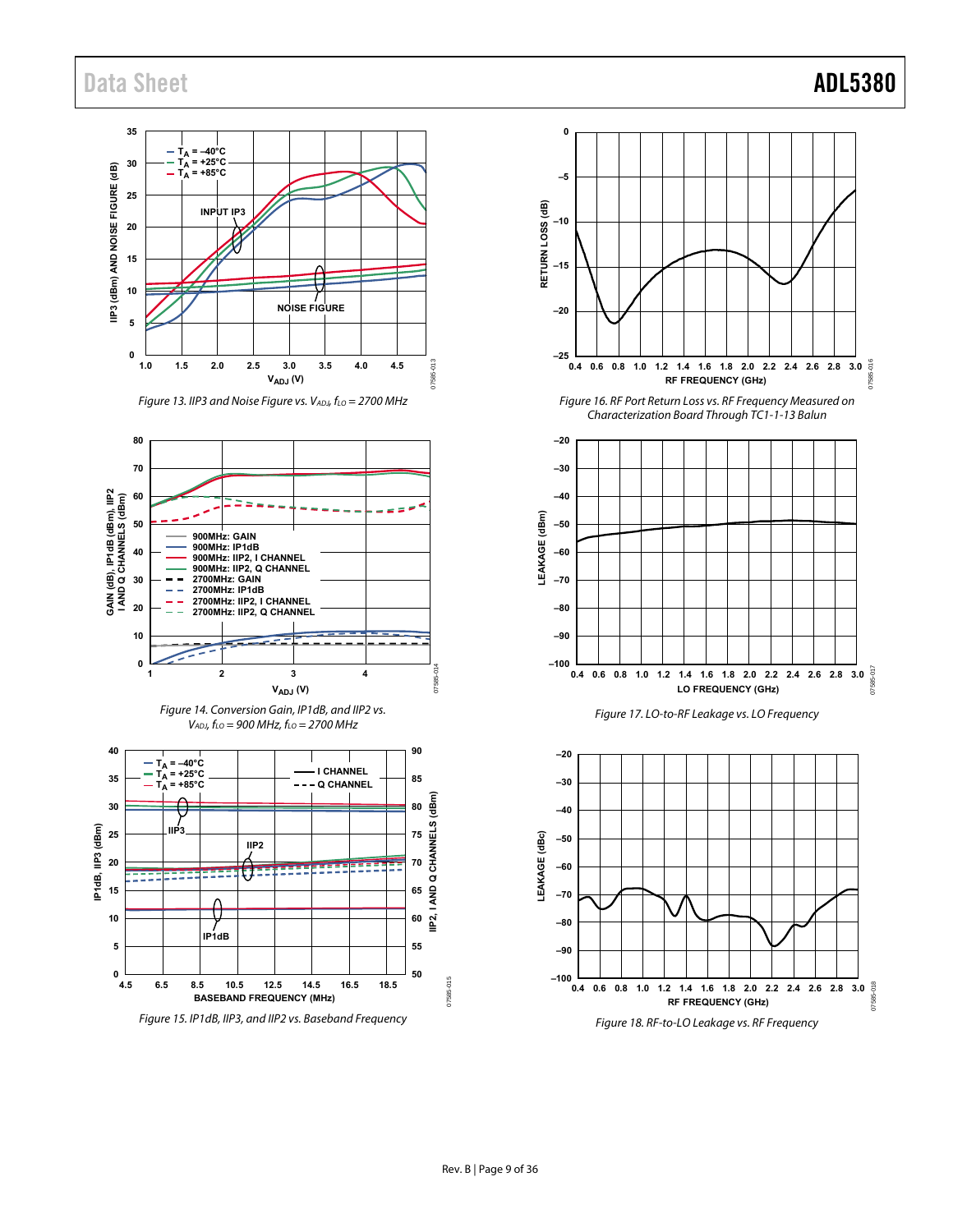## ADL5380 Data Sheet



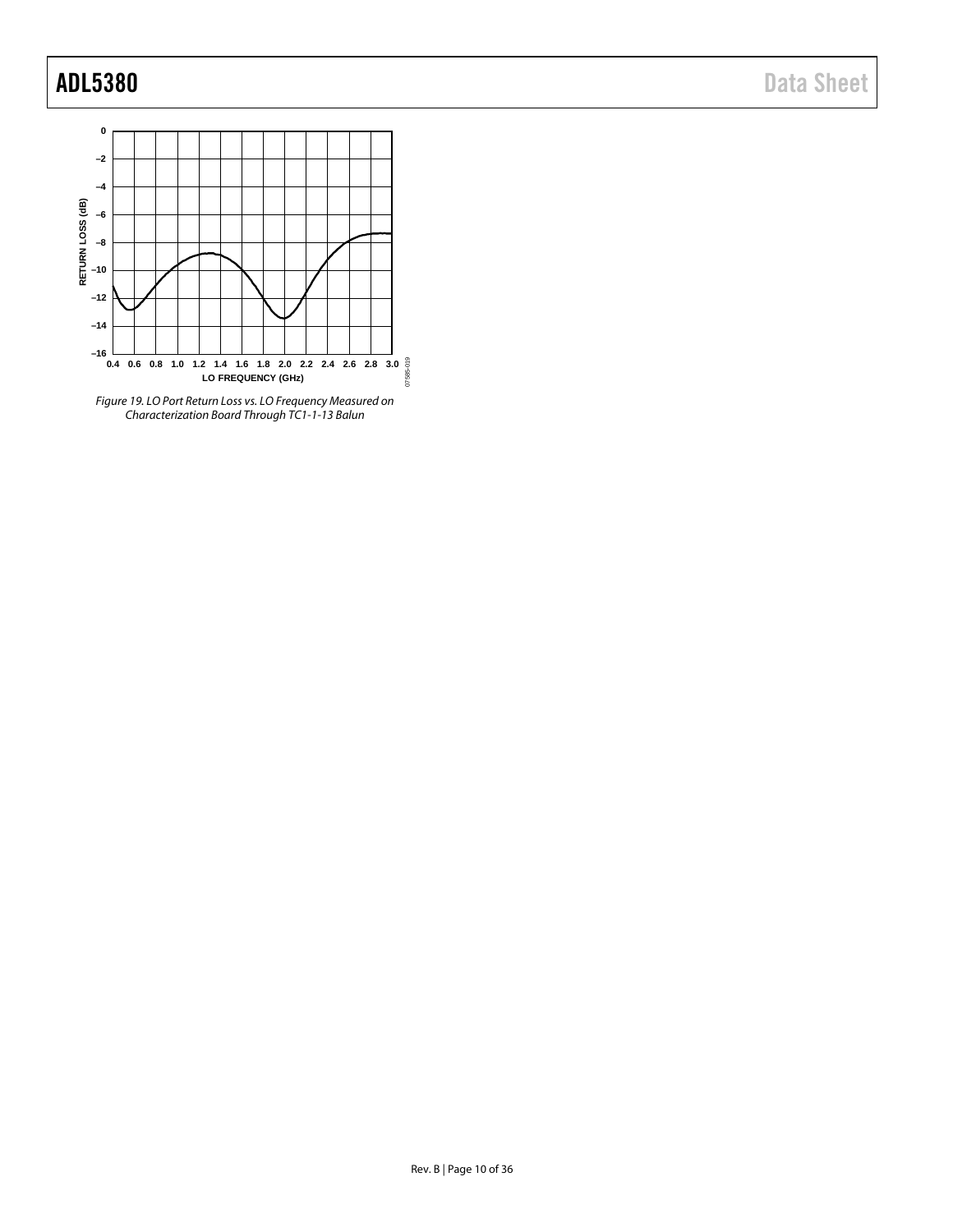07585-023

### <span id="page-10-0"></span>**MIDBAND OPERATION**

RF = 3 GHz to 4 GHz; Johanson Technology 3600BL14M050T balun on LO and RF inputs, 200  $\Omega$  from V<sub>ADJ</sub> to V<sub>s</sub>.



Figure 20. Conversion Gain and Input 1 dB Compression Point (IP1dB) vs. LO Frequency



Figure 21. Input Third-Order Intercept (IIP3) and Input Second-Order Intercept Point (IIP2) vs. LO Frequency



Figure 22. IQ Gain Mismatch vs. LO Frequency

**20 60** (dB) **GAIN (dB), IP1dB (dBm), NOISE FIGURE (dB) 18 55 IIP2, Q CHANNEL NOISE FIGURE IIP2, I CHANNEL 16 50 14 45 NOISE FIGURE IIP3, IIP2 (dBm) 12 40 IP1dB** GAIN (dB), IP1dB (dBm), **10 35 8 30 GAIN 6 25 4 20 IIP3 2 15 10 0** D<sub>23</sub> **–6 –5 –4 –3 –2 –1 0 1 2 3 4 5 6 LO LEVEL (dBm)** Figure 23. Conversion Gain, IP1dB, Noise Figure, IIP3, and IIP2 vs. LO Level,  $f_{LO}$  = 3600 MHz **18 17 16 15** (aB) **NOISE FIGURE (dB) 14** SE FIGURE **13 12**  $T_A = -40^\circ C$ ë **TA = +25°C 11**  $T_A = +85^{\circ}C$ **10 9**  $8 \perp$ <br> $3.0$ 07585-024 07585-024 **3.0 3.1 3.2 3.3 3.4 3.5 3.6 3.7 3.8 3.9 4.0 LO FREQUENCY (GHz)** Figure 24. Noise Figure vs. LO Frequency **4**  $T_A = -40$ °C  $T_{\rm A}$  = +25°C **3 QUADRATURE PHASE ERROR (Degrees) QUADRATURE PHASE ERROR (Degrees)** u, **TA = +85°C 2 1 0 –1 –2 –3 –4 3.0 3.2 3.4 3.6 3.8 3.1 3.3 3.5 3.7 3.9 4.0**  $25$ 07585-025 **LO FREQUENCY (GHz)**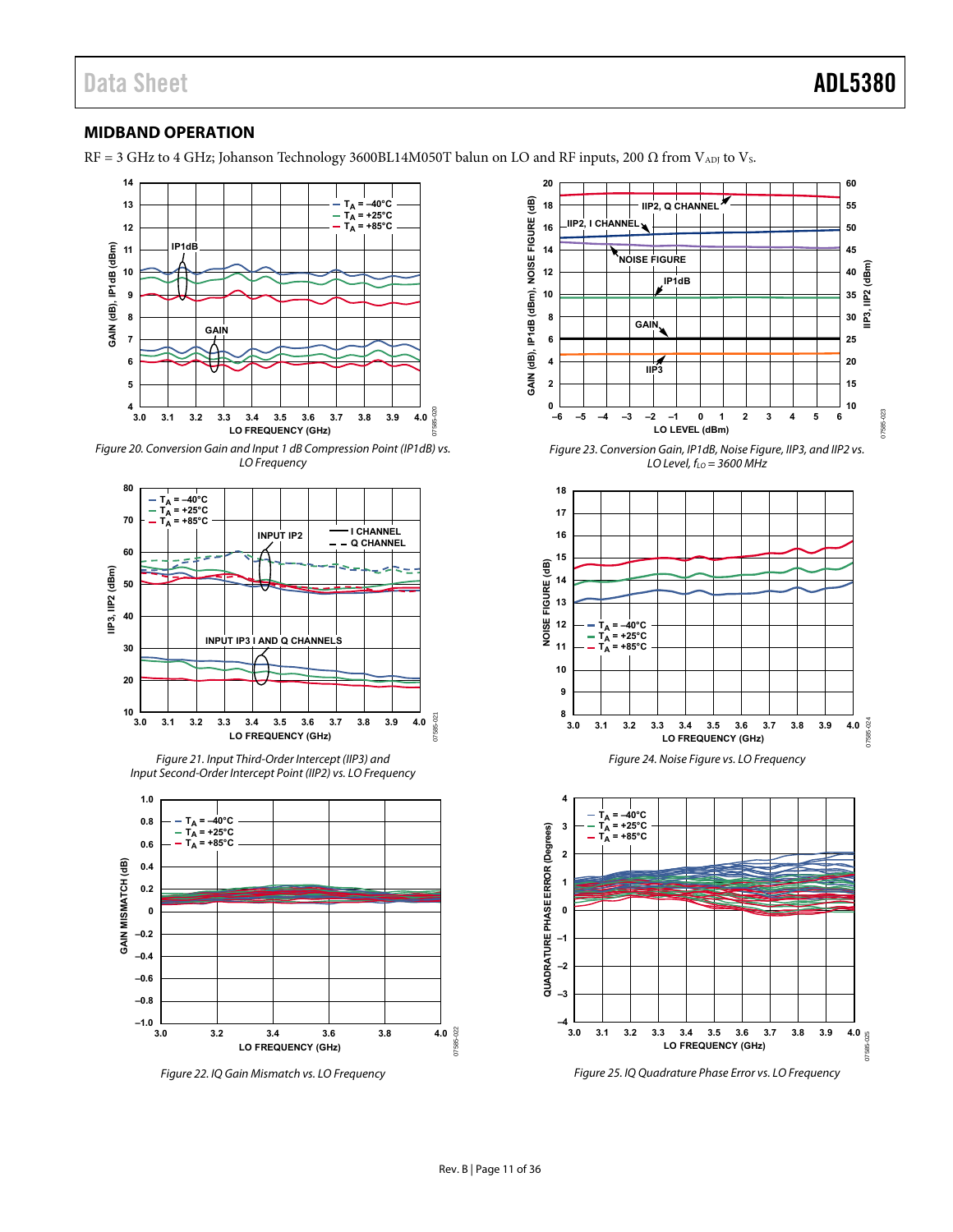

*Figure 26. IIP3, Noise Figure, and Supply Current vs. VADJ, f<sub>LO</sub> = 3600 MHz* 





*Figure 28. Conversion Gain, IP1dB, and IIP2 vs. VADJ, fLO = 3600 MHz*









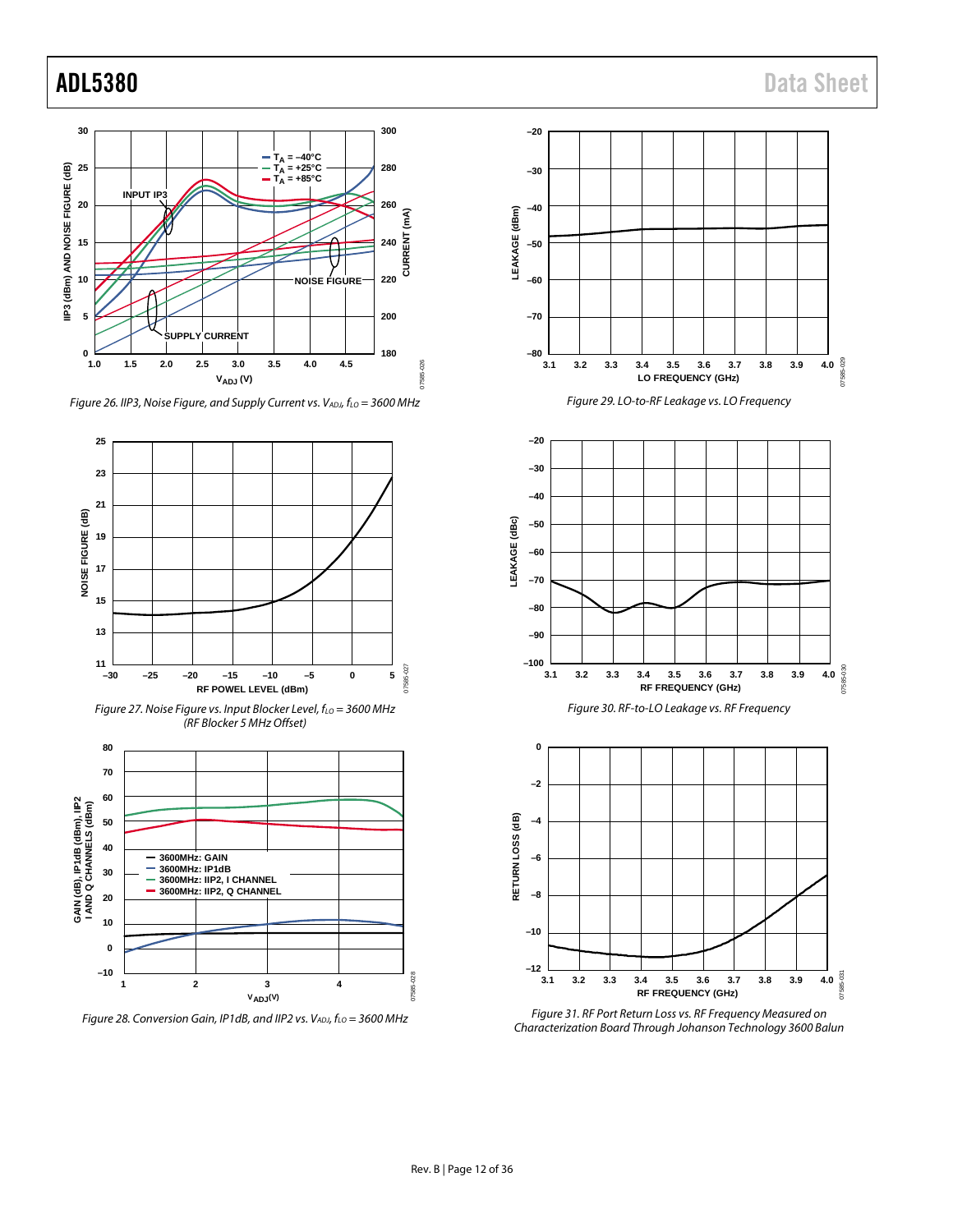## Data Sheet **ADL5380**



*Figure 32. LO Port Return Loss vs. LO Frequency Measured on Characterization Board Through Johanson Technology 3600 Balun*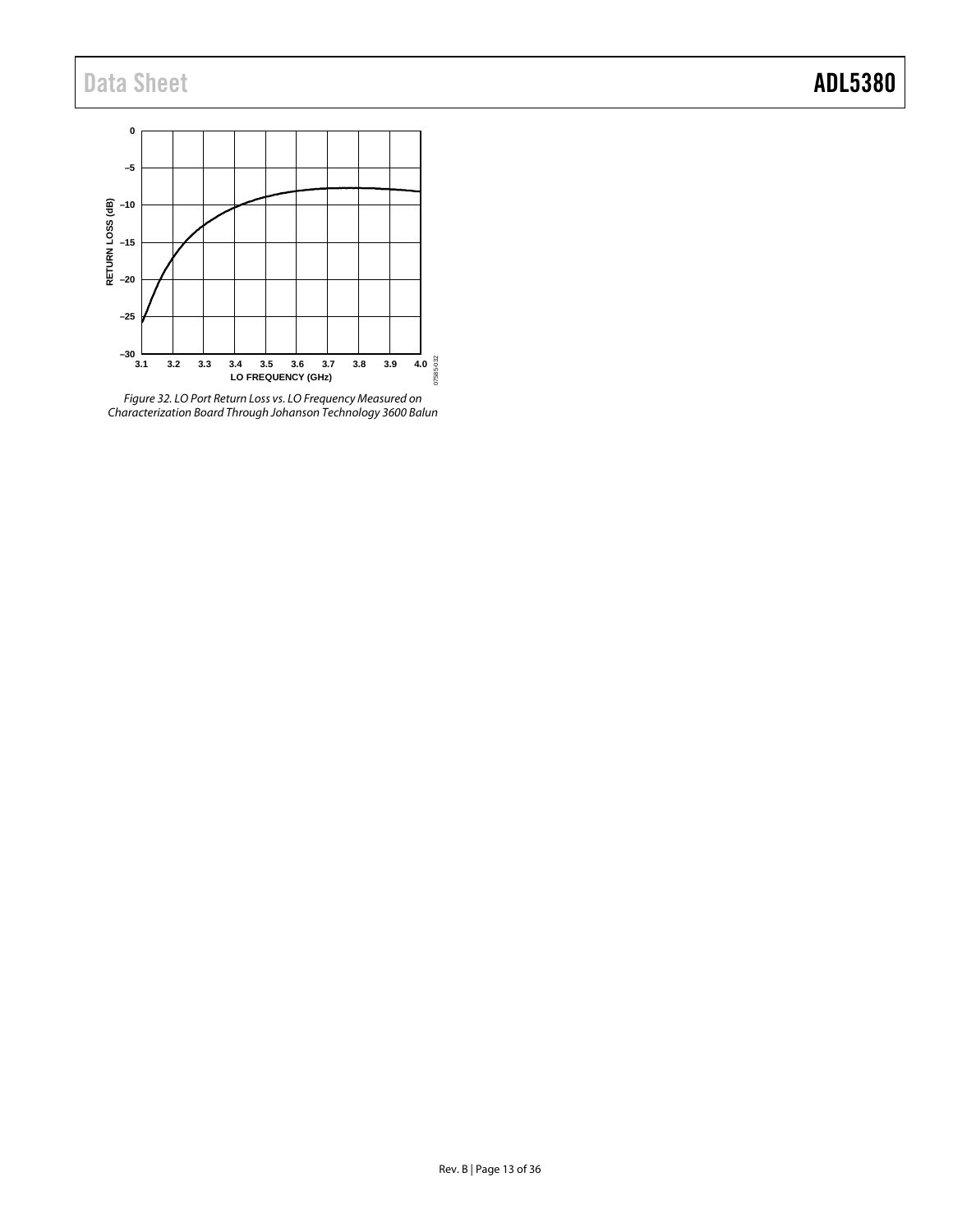#### <span id="page-13-0"></span>**HIGH BAND OPERATION**

RF = 5 GHz to 6 GHz; Johanson Technology 5400BL15B050E balun on LO and RF inputs, the ADJ pin is open.



Figure 33. Conversion Gain and Input 1 dB Compression Point (IP1dB) vs. LO Frequency



Figure 34. Input Third-Order Intercept (IIP3) and Input Second-Order Intercept Point (IIP2) vs. LO Frequency



Figure 35. IQ Gain Mismatch vs. LO Frequency

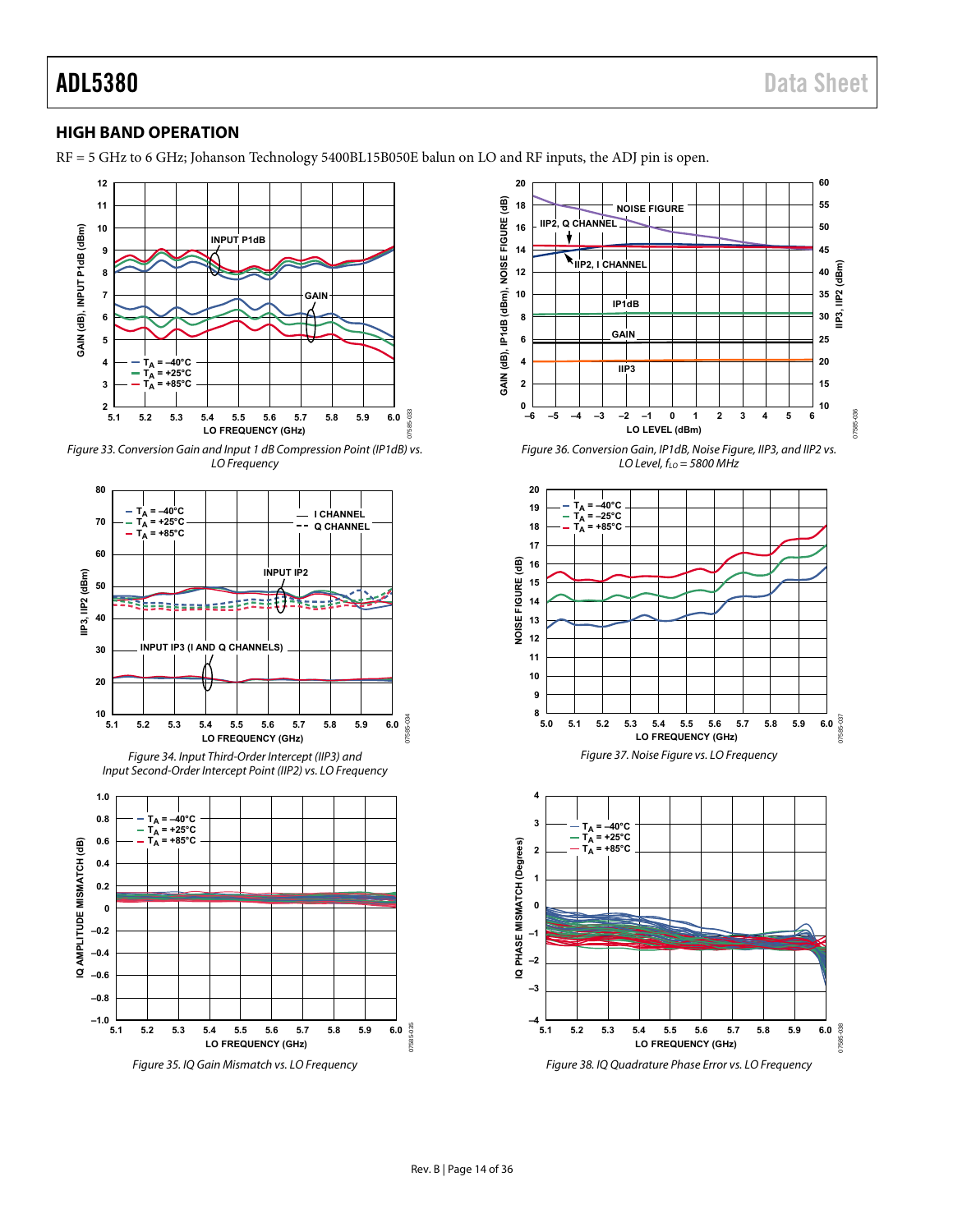## Data Sheet **ADL5380**



*Figure 39. IIP3, Noise Figure, and Supply Current vs. VADJ, f<sub>LO</sub> = 5800 MHz* 













*Figure 44. RF Port Return Loss vs. RF Frequency Measured on Characterization Board Through Johanson Technology 5400 Balun*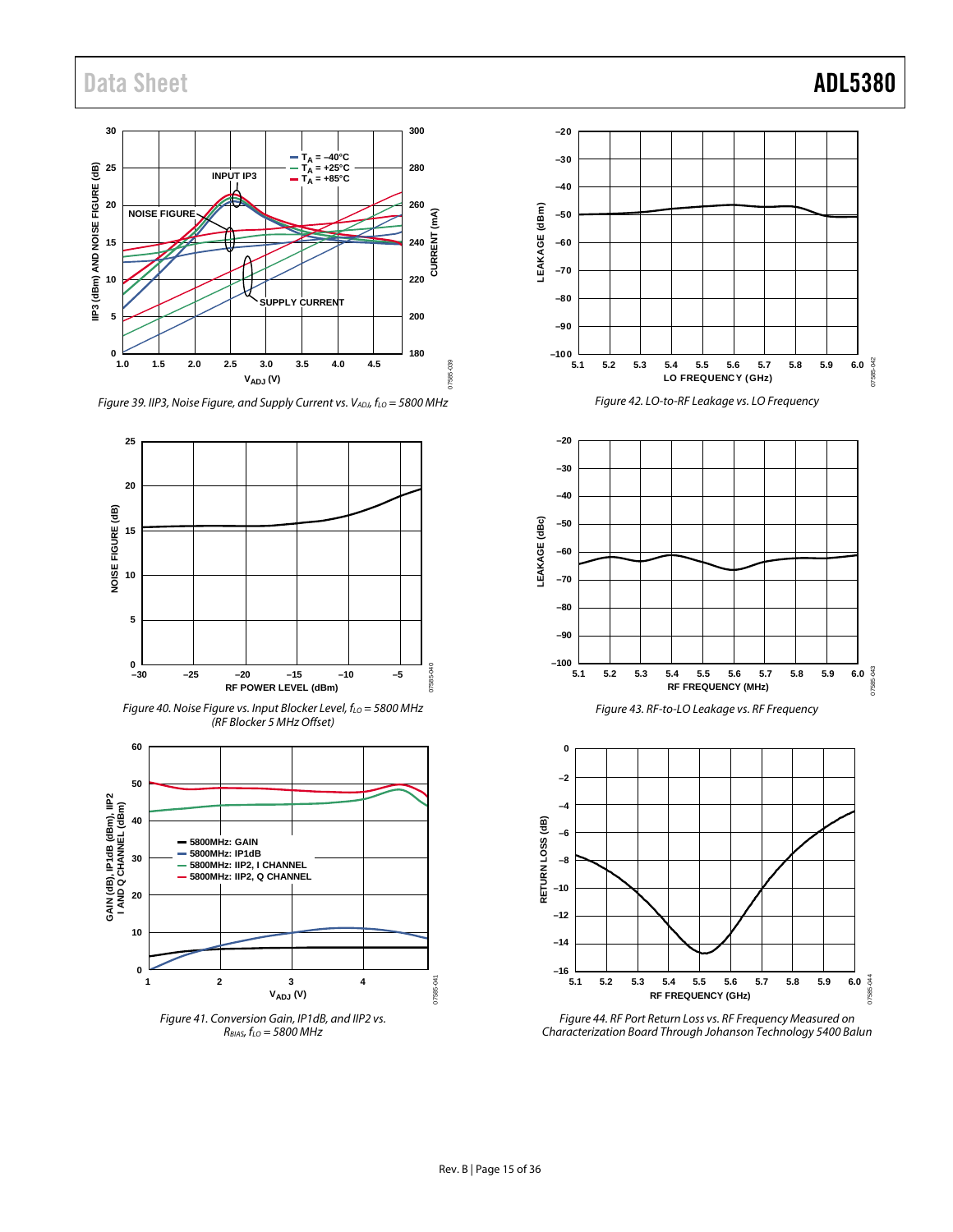

*Figure 45. LO Port Return Loss vs. LO Frequency Measured on Characterization Board Through Johanson Technology 5400 Balun*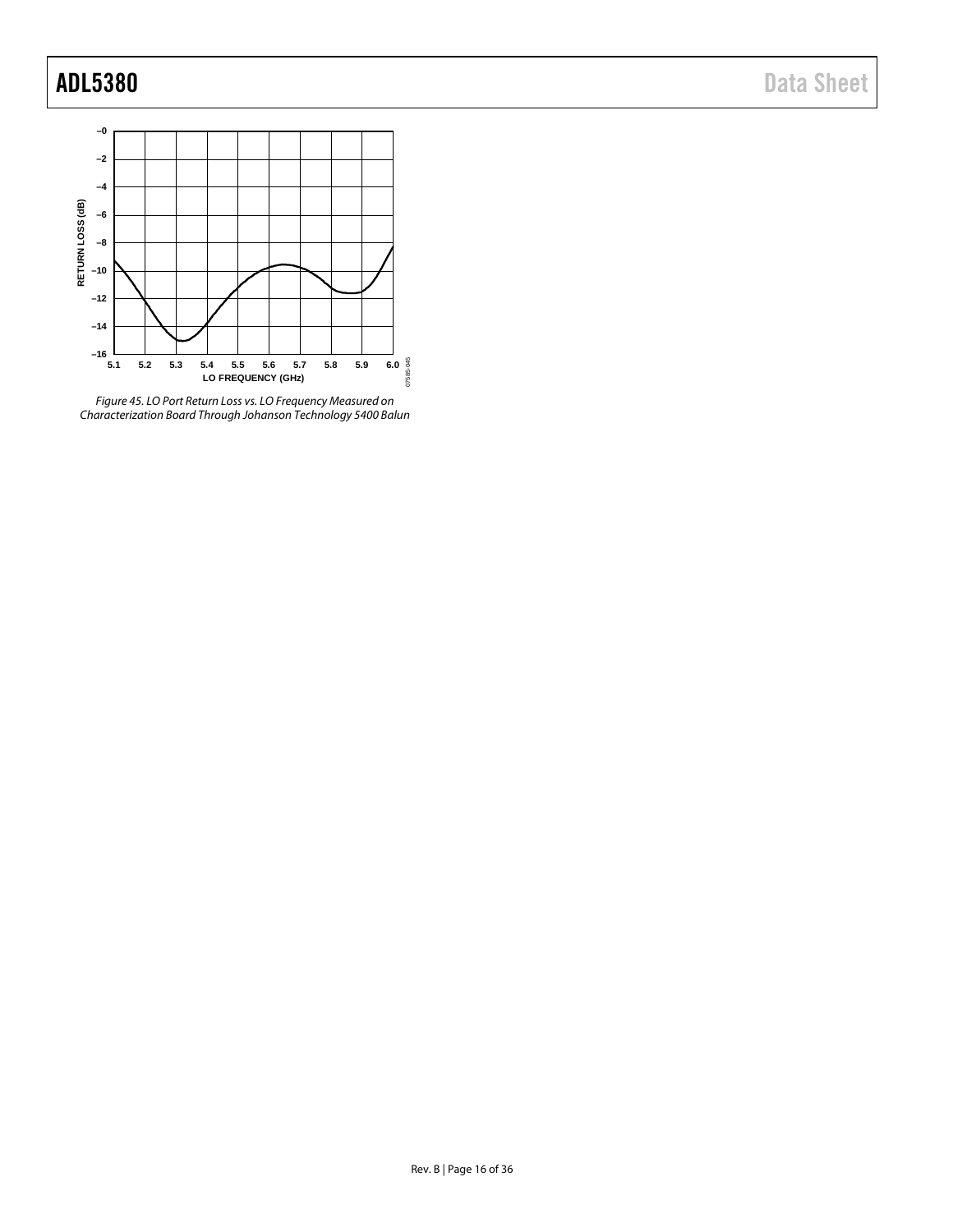### <span id="page-16-0"></span>**DISTRIBUTIONS FOR**  $f_{LO}$  **= 900 MHz**



Figure 48. IQ Gain Mismatch Distributions



Figure 49. IIP2 Distributions for I Channel and Q Channel



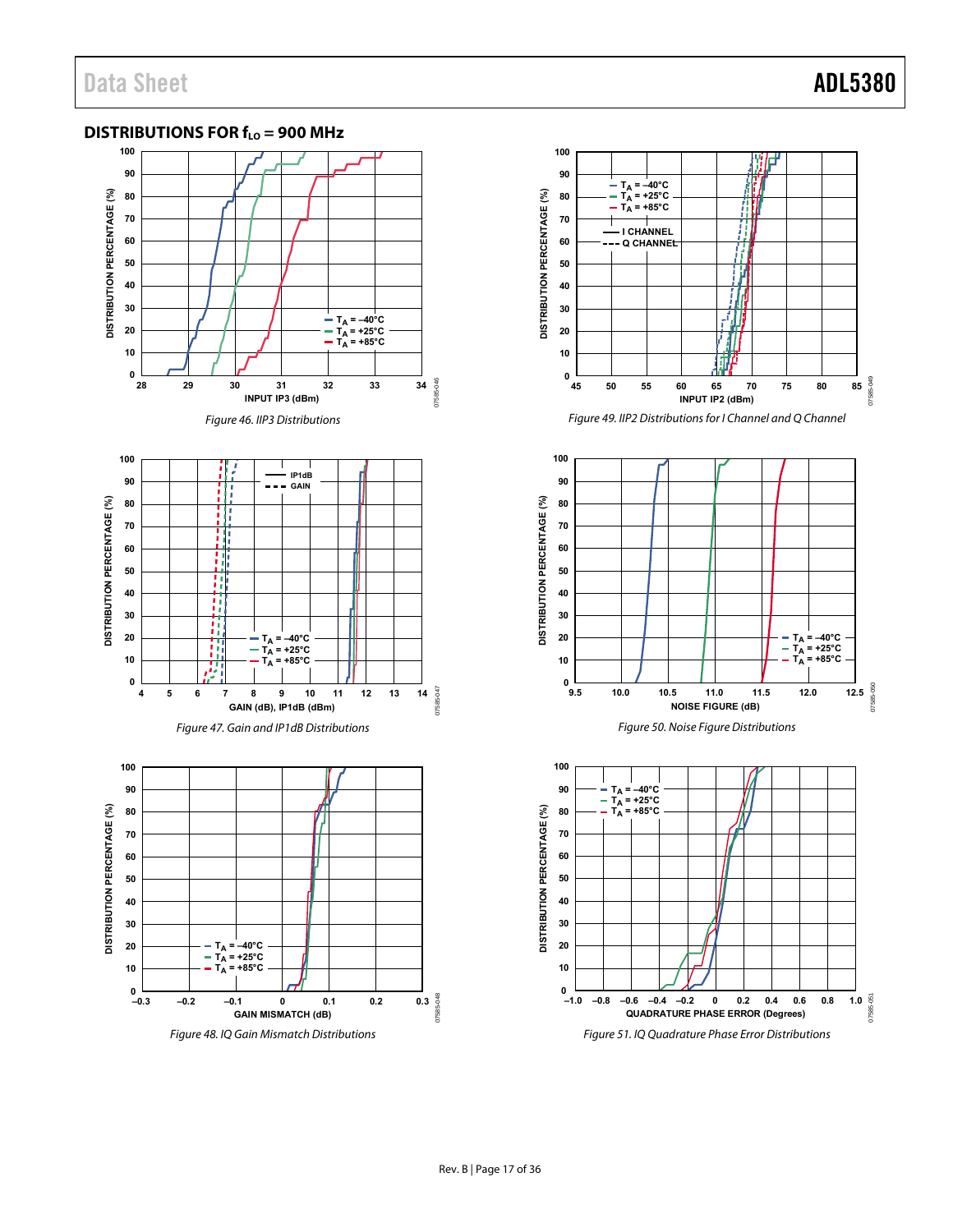### <span id="page-17-0"></span>**DISTRIBUTIONS FOR f<sub>LO</sub> = 1900 MHz**







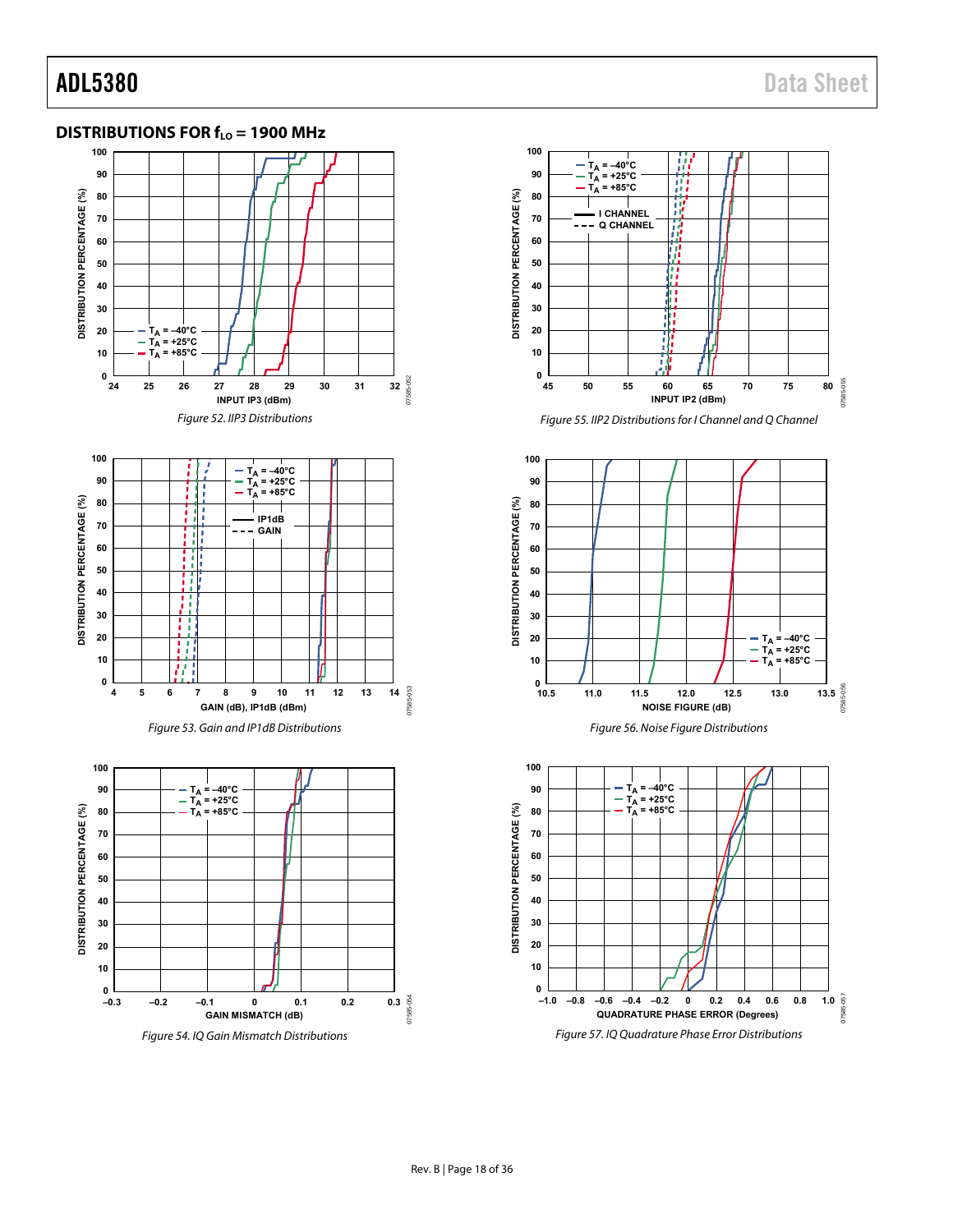### <span id="page-18-0"></span>**DISTRIBUTIONS FOR f<sub>LO</sub> = 2700 MHz**





Figure 61. IIP2 Distributions for I Channel and Q Channel



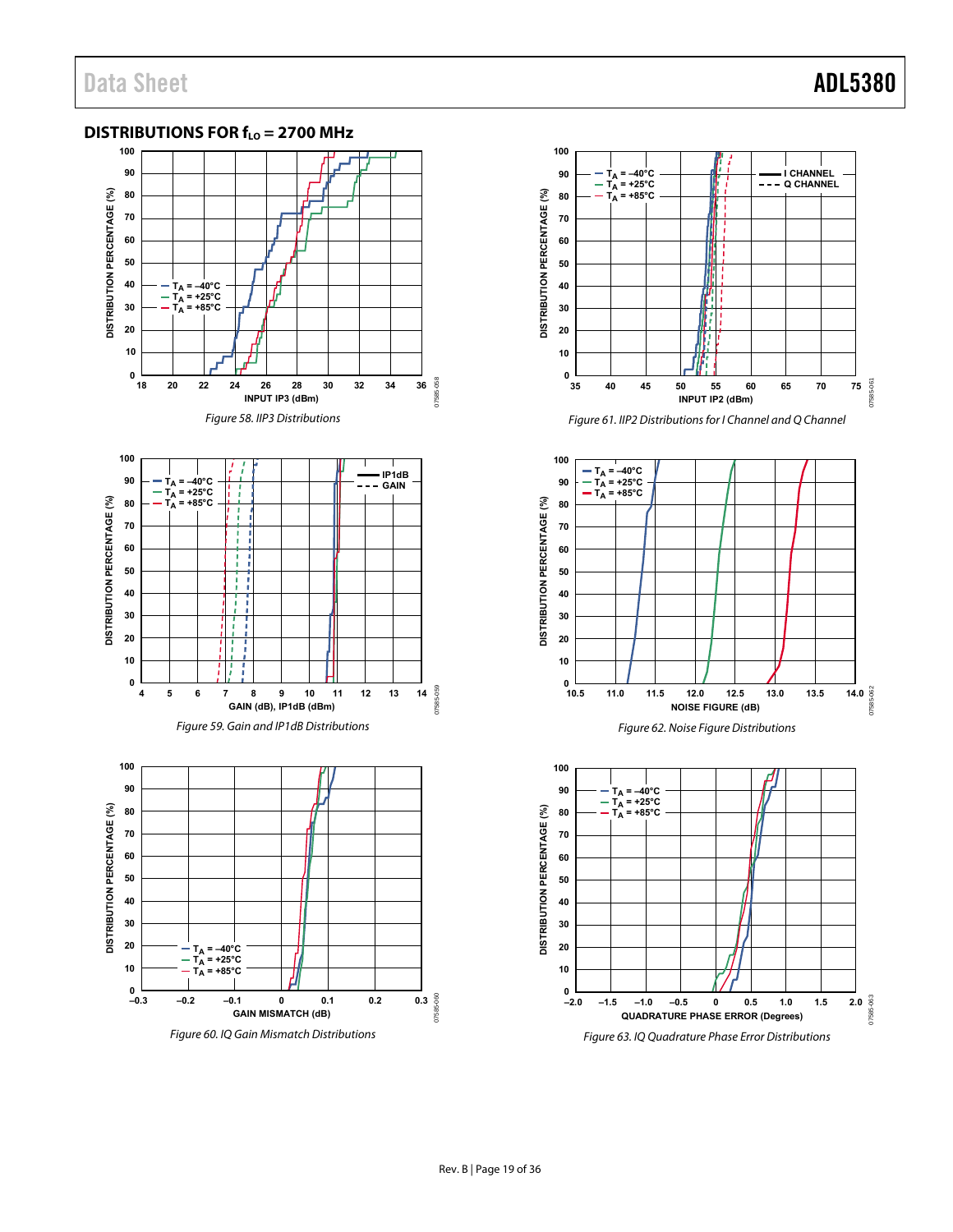07585-068

-068

### <span id="page-19-0"></span>**DISTRIBUTIONS FOR f<sub>LO</sub> = 3600 MHz**







**12.5 13.0 13.5 14.0 14.5 15.0 15.5 16.0**

**NOISE FIGURE (dB)**

Figure 68. Noise Figure Distributions

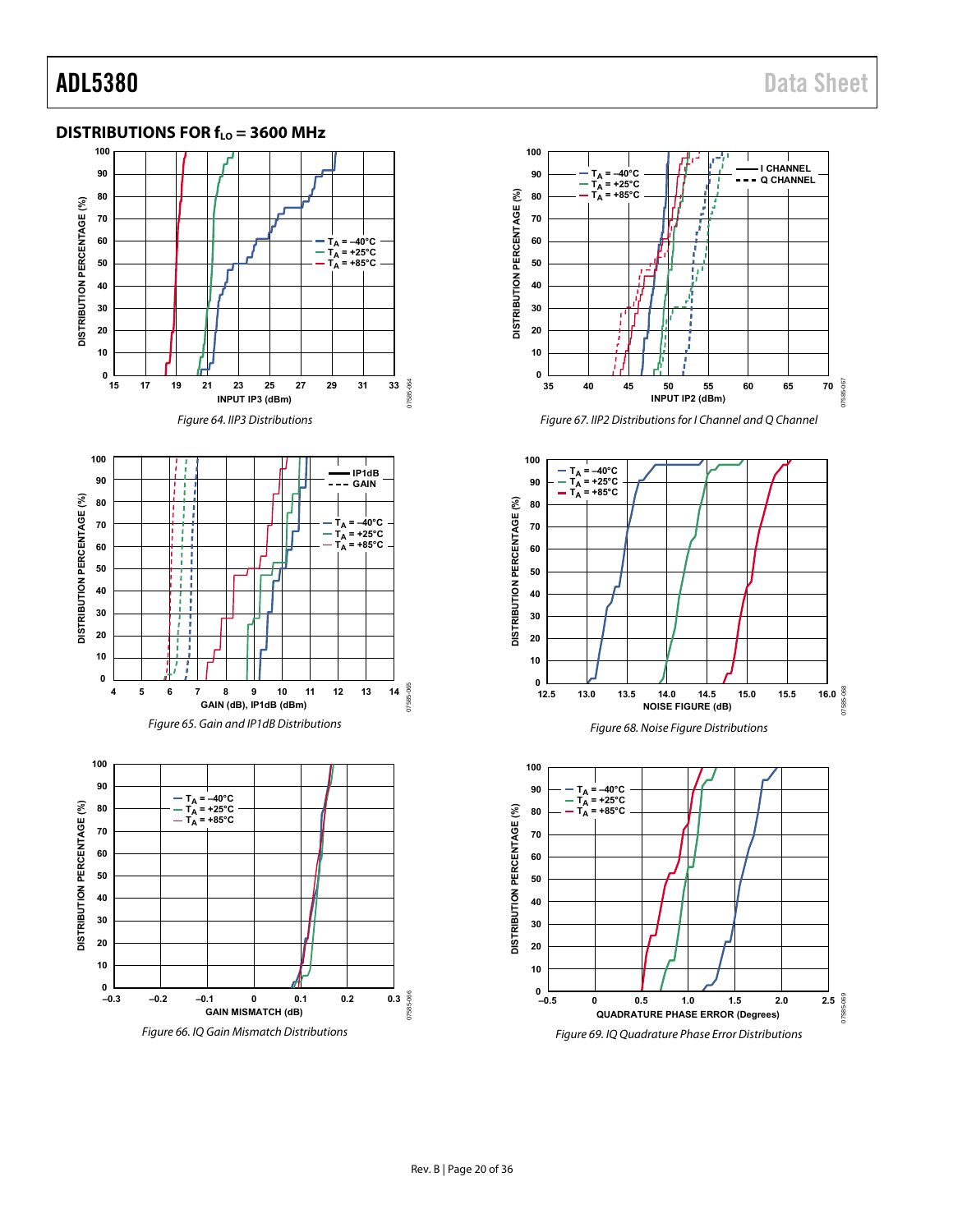### <span id="page-20-0"></span>**DISTRIBUTIONS FOR f<sub>LO</sub> = 5800 MHz**













Figure 73. IIP2 Distributions for I Channel and Q Channel



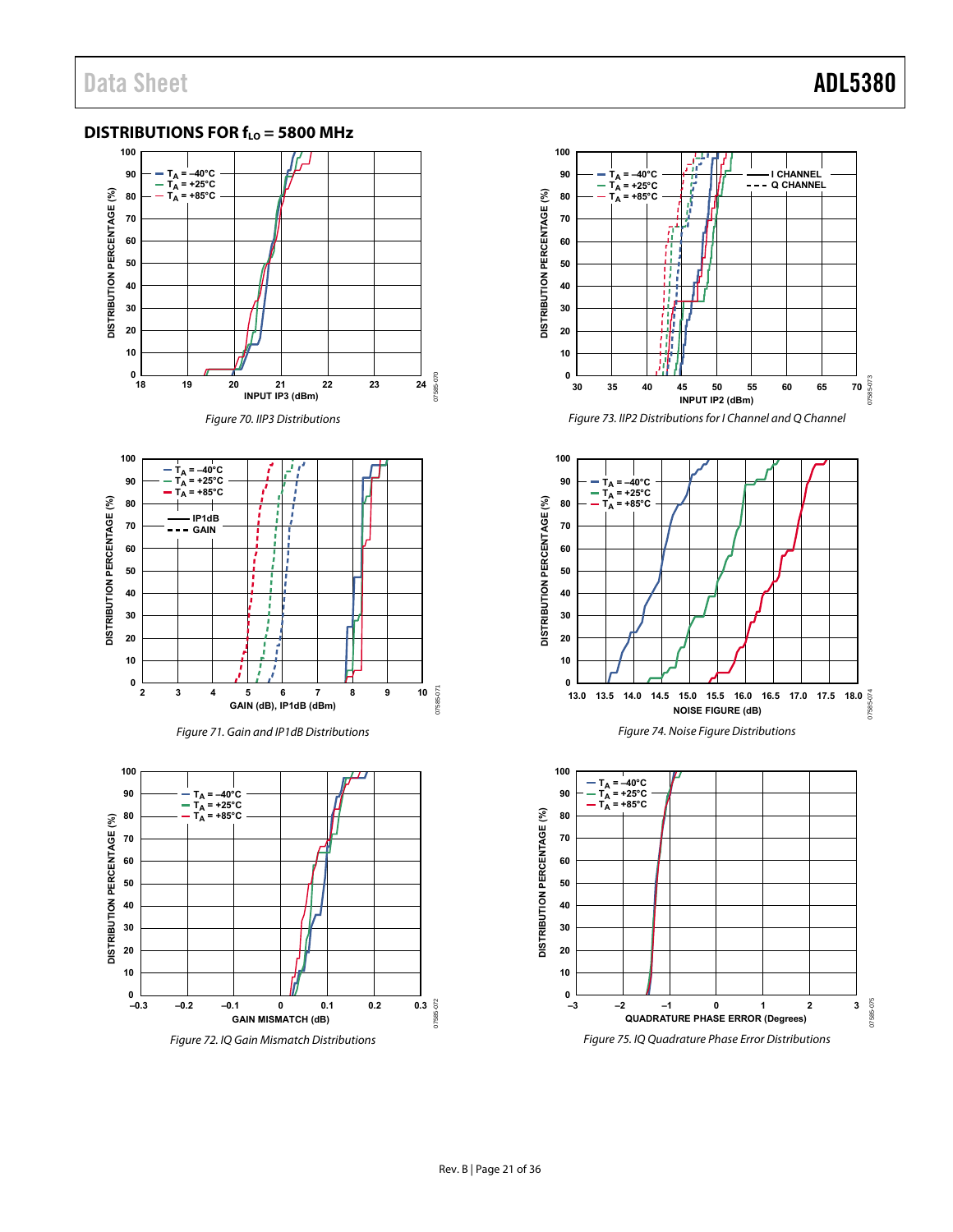## <span id="page-21-0"></span>CIRCUIT DESCRIPTION

The [ADL5380](http://www.analog.com/ADL5380?doc=ADL5380.pdf) can be divided into five sections: the local oscillator (LO) interface, the RF voltage-to-current (V-to-I) converter, the mixers, the differential emitter follower outputs, and the bias circuit. A detailed block diagram of the device is shown in [Figure 76.](#page-21-6) 



*Figure 76. Block Diagram*

<span id="page-21-6"></span>The LO interface generates two LO signals at 90° of phase difference to drive two mixers in quadrature. RF signals are converted into currents by the V-to-I converters that feed into the two mixers. The differential I and Q outputs of the mixers are buffered via emitter followers. Reference currents to each section are generated by the bias circuit. A detailed description of each section follows.

### <span id="page-21-1"></span>**LO INTERFACE**

The LO interface consists of a polyphase quadrature splitter followed by a limiting amplifier. The LO input impedance is set by the polyphase, which splits the LO signal into two differential signals in quadrature. The LO input impedance is nominally 50  $Ω$ . Each quadrature LO signal then passes through a limiting amplifier that provides the mixer with a limited drive signal. For optimal performance, the LO inputs must be driven differentially.

### <span id="page-21-2"></span>**V-TO-I CONVERTER**

The differential RF input signal is applied to a V-to-I converter that converts the differential input voltage to output currents. The V-to-I converter provides a differential 50  $\Omega$  input impedance. The V-to-I bias current can be adjusted up or down using the ADJ pin (Pin 19). Adjusting the current up improves IIP3 and IP1dB but degrades SSB NF. Adjusting the current down improves SSB NF but degrades IIP3 and IP1dB. The current adjustment can be made by connecting a resistor from the ADJ pin (Pin 19) to  $V<sub>s</sub>$  to increase the bias current or to ground to decrease the bias current. [Table 4](#page-21-7) approximately dictates the relationship between the resistor used (RADJ), the resulting ADJ pin voltage, and the resulting baseband common-mode output voltage.

| $\cdot$ ,             |                               |                                       |
|-----------------------|-------------------------------|---------------------------------------|
| RADJ                  | $\sim$ V <sub>ADJ</sub> $(V)$ | ~ Baseband Common-<br>Mode Output (V) |
| 200 $\Omega$ to Vs    | 4.8                           | 2.2                                   |
| 600 $\Omega$ to $V_5$ | 4.5                           | 2.3                                   |
| 1.54 kQ to $V_5$      | 4                             | 2.5                                   |
| 3.8 kQ to $V_s$       | 3.5                           | 2.7                                   |
| 10 kQ to $V_5$        | 3                             | 3                                     |
| Open                  | 2.5                           | 3.2                                   |
| 9 kQ to GND           | $\mathfrak z$                 | 3.4                                   |
| 3.5 kQ to GND         | 1.5                           | 3.6                                   |
| 1.5 kQ to GND         |                               | 3.8                                   |

#### <span id="page-21-7"></span>**Table 4. ADJ Pin Resistor Values and Approximate ADJ Pin Voltages**

### <span id="page-21-3"></span>**MIXERS**

The [ADL5380](http://www.analog.com/ADL5380?doc=ADL5380.pdf) has two double-balanced mixers: one for the inphase channel (I channel) and one for the quadrature channel (Q channel). These mixers are based on the Gilbert cell design of four cross-connected transistors. The output currents from the two mixers are summed together in the resistive loads that then feed into the subsequent emitter follower buffers.

### <span id="page-21-4"></span>**EMITTER FOLLOWER BUFFERS**

The output emitter followers drive the differential I and Q signals off chip. The output impedance is set by on-chip 25  $\Omega$  series resistors that yield a 50  $\Omega$  differential output impedance for each baseband port. The fixed output impedance forms a voltage divider with the load impedance that reduces the effective gain. For example, a 500  $\Omega$  differential load has 1 dB lower effective gain than a high (10 k $\Omega$ ) differential load impedance.

### <span id="page-21-5"></span>**BIAS CIRCUIT**

A band gap reference circuit generates the reference currents used by different sections. The bias circuit can be enabled and partially disabled using ENBL (Pin 7). If ENBL is grounded or left open, the part is fully enabled. Pulling ENBL high shuts off certain sections of the bias circuitry, reducing the standing power to about half of its fully enabled consumption and disabling the outputs.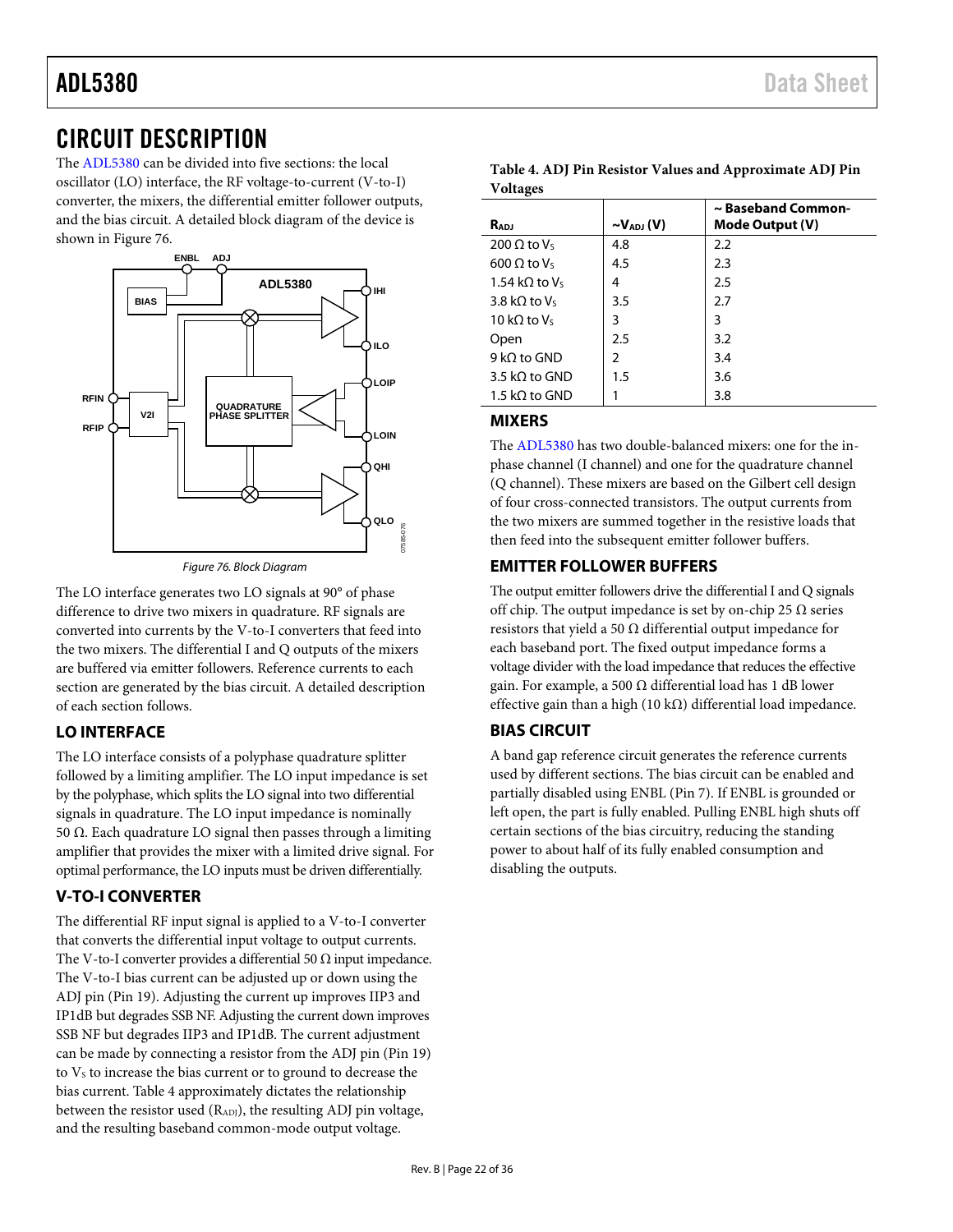## <span id="page-22-0"></span>APPLICATIONS INFORMATION **BASIC CONNECTIONS**

<span id="page-22-1"></span>[Figure 77](#page-22-3) shows the basic connections schematic for th[e ADL5380.](http://www.analog.com/ADL5380?doc=ADL5380.pdf) 

#### <span id="page-22-2"></span>**POWER SUPPLY**

The nominal voltage supply for th[e ADL5380](http://www.analog.com/ADL5380?doc=ADL5380.pdf) is 5 V and is applied to the VCC1, VCC2, and VCC3 pins. Connect ground to the GND1, GND2, GND3, and GND4 pins. Solder the exposed paddle on the underside of the package to a low thermal and **RFIN** electrical impedance ground plane. If the ground plane spans multiple layers on the circuit board, these layers should be stitched together with nine vias under the exposed paddle. Th[e AN-772](http://www.analog.com/AN-772?doc=ADL5380.pdf)  [Application Note](http://www.analog.com/AN-772?doc=ADL5380.pdf) discusses the thermal and electrical grounding of the LFCSP in detail. Decouple each of the supply pins using two capacitors; recommended capacitor values are 100 pF and 0.1 µF.



<span id="page-22-3"></span>*Figure 77. Basic Connections Schematic*

07585-078 07585-078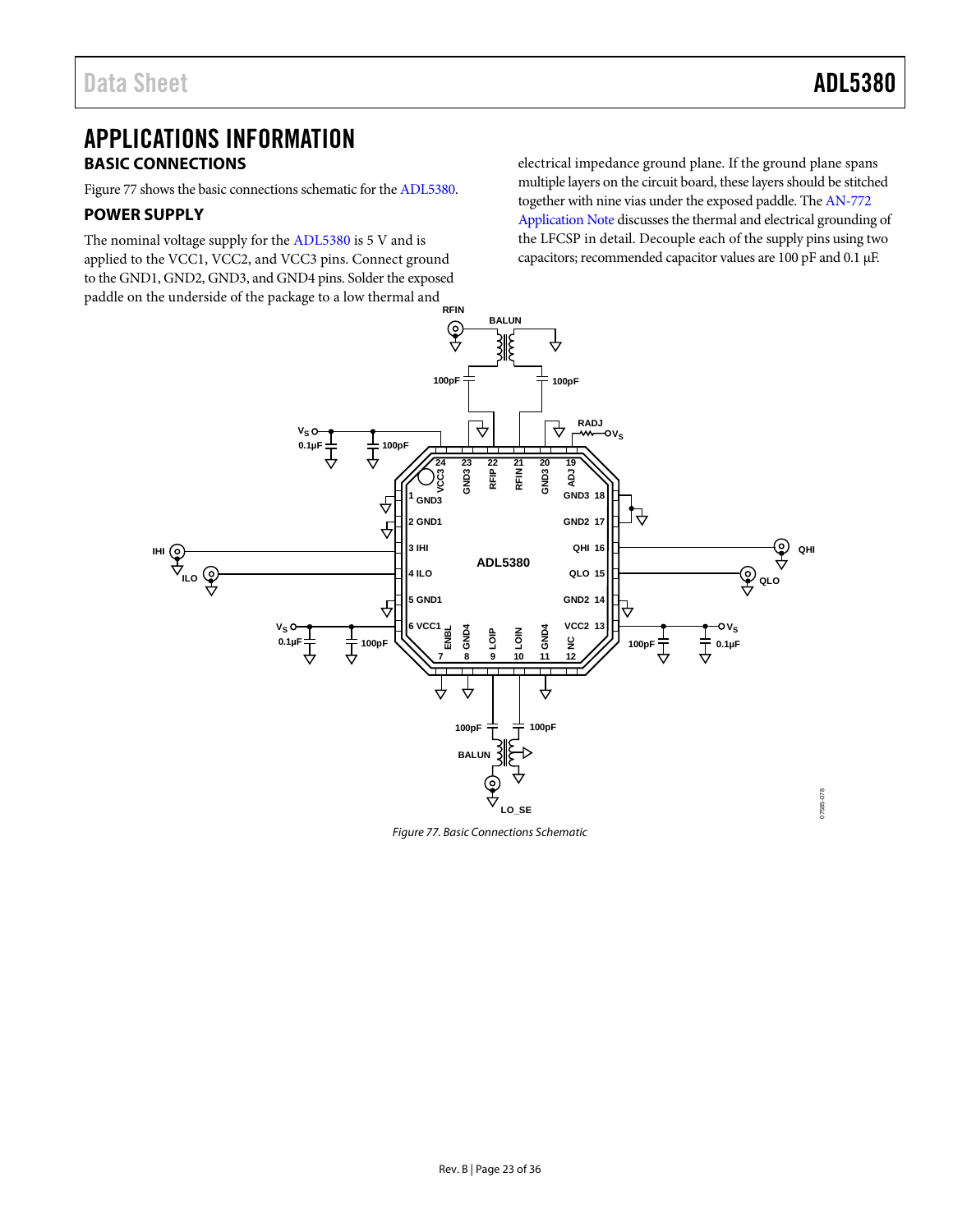#### <span id="page-23-0"></span>**LOCAL OSCILLATOR AND RF INPUTS**

The RF and LO inputs have a differential input impedance of approximately 50  $\Omega$  as shown in [Figure 78.](#page-23-1) [Figure 79 s](#page-23-2)hows the return loss. For optimum performance, both the LO and RF ports should be ac-coupled and driven differentially through a balun as shown i[n Figure 80 a](#page-23-3)n[d Figure 81.](#page-23-4) The user has many different types of balun to choose from and from a variety of manufacturers. For the data presented in this data sheet all measurements were gathered with the baluns listed below. For applications that are band specific, the recommended baluns are:

- Up to 3 GHz is the Mini-Circuits TC1-1-13.
- From 3 GHz to 4 GHz is the Johanson Technology 3600BL14M050.
- From 4.9 GHz to 6 GHz is the Johanson Technology 5400BL15B050.

For wideband applications covering the entire 400 MHz to 6 GHz range of the [ADL5380,](http://www.analog.com/ADL5380?doc=ADL5380.pdf) the recommended balun is the TCM1- 63AX+ from Mini-Circuits. This wide and maximally flat balun allows coverage of the entire frequency range with one component.

The recommended drive level for the LO port is between −6 dBm and +6 dBm.

<span id="page-23-1"></span>

<span id="page-23-3"></span>



<span id="page-23-4"></span>Alternatively, if the single-ended drive of both the LO and RF ports is the desired mode of operation, degradations in IIP2 will be observed because of the lack of common mode rejection. The degradation in IIP2 is more prevalent at high frequencies, specifically frequencies greater than 1600 MHz. At low frequencies, the [ADL5380 h](http://www.analog.com/ADL5380?doc=ADL5380.pdf)as inherent common mode rejection offering superior IIP2 performance in the 70 dBm range. As shown in [Figure 82 a](#page-23-5)nd [Figure 83,](#page-24-2) in single-ended mode, the largest performance impact is seen in IIP2 while minimal performance degradation is observed in IIP3.



<span id="page-23-5"></span><span id="page-23-2"></span>Figure 82. IIP2 vs. Frequency Comparison for Single-Ended and Differential Drive of the RF and LO Ports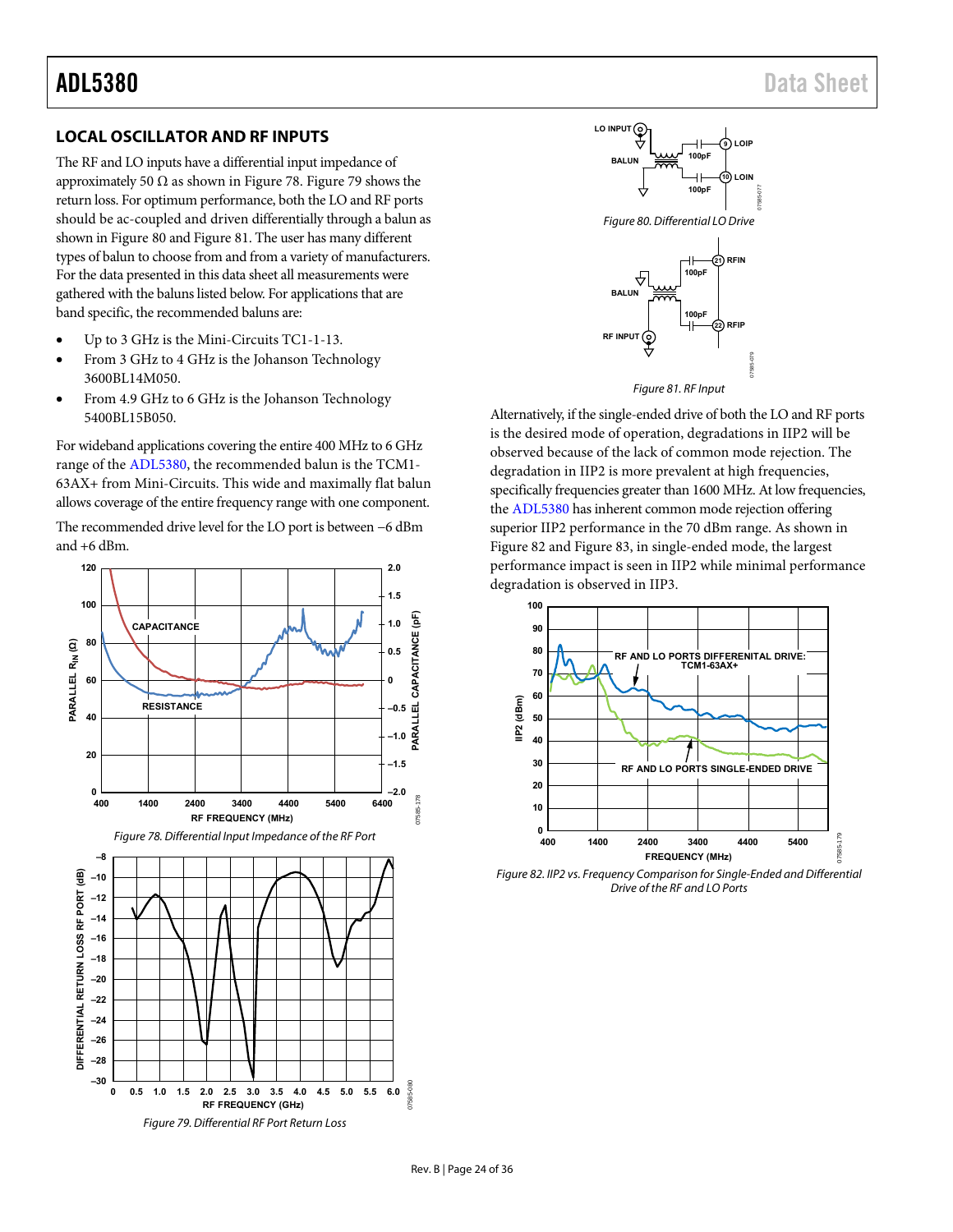## Data Sheet **ADL5380**



<span id="page-24-2"></span>Figure 83. IIP3 vs. Frequency Comparison for Single-Ended and Differential Drive of the RF and LO Ports

To configure th[e ADL5380 f](http://www.analog.com/ADL5380?doc=ADL5380.pdf)or single-ended drive, terminate the unused input with a 100 pF capacitor to GND while driving the alternative input. The single-ended input impedance is 25  $\Omega$  or half the differential impedance. As a result of this, ensure that there is proper impedance matching when interfacing with the [ADL5380 i](http://www.analog.com/ADL5380?doc=ADL5380.pdf)n single-ended mode for maximum transfer of power[. Figure 84,](#page-24-3) shows an example single ended configuration when using a signal source with a 50  $\Omega$  source impedance.



#### <span id="page-24-3"></span><span id="page-24-0"></span>**BASEBAND OUTPUTS**

The baseband outputs QHI, QLO, IHI, and ILO are fixed impedance ports. Each baseband pair has a 50 Ω differential output impedance. The outputs can be presented with differential loads as low as 200  $\Omega$  (with some degradation in gain) or high impedance differential loads (500 Ω or greater impedance yields the same excellent linearity) that is typical of an ADC. The TCM9-1 9:1 balun converts the differential IF output to a singleended output. When loaded with 50  $\Omega$ , this balun presents a 450  $\Omega$ load to the device. The typical maximum linear voltage swing for these outputs is 2 V p-p differential. The output 3 dB bandwidth is 390 MHz[. Figure 85 s](#page-24-4)hows the baseband output configuration.

<span id="page-24-4"></span>

Figure 85. Baseband Output Configuration

#### <span id="page-24-1"></span>**ERROR VECTOR MAGNITUDE (EVM) PERFORMANCE**

EVM is a measure used to quantify the performance of a digital radio transmitter or receiver. A signal received by a receiver has all constellation points at their ideal locations; however, various imperfections in the implementation (such as magnitude imbalance, noise floor, and phase imbalance) cause the actual constellation points to deviate from their ideal locations.

In general, a demodulator exhibits three distinct EVM limitations vs. received input signal power. At strong signal levels, the distortion components falling in-band due to nonlinearities in the device cause strong degradation to EVM as signal levels increase. At medium signal levels, where the demodulator behaves in a linear manner and the signal is well above any notable noise contributions, the EVM has a tendency to reach an optimum level determined dominantly by the quadrature accuracy of the demodulator and the precision of the test equipment. As signal levels decrease, such that noise is a major contribution, the EVM performance vs. the signal level exhibits a decibel-for-decibel degradation with decreasing signal level. At lower signal levels, where noise proves to be the dominant limitation, the decibel EVM proves to be directly proportional to the SNR.

The [ADL5380](http://www.analog.com/ADL5380?doc=ADL5380.pdf) shows excellent EVM performance for various modulation schemes[. Figure 86 s](#page-24-5)hows the EVM performance of the [ADL5380](http://www.analog.com/ADL5380?doc=ADL5380.pdf) with a 16 QAM, 200 kHz low IF.



<span id="page-24-5"></span>Figure 86. EVM,  $RF = 900$  MHz, IF = 200 kHz vs. RF Input Power for a 16 QAM 160ksym/s Signal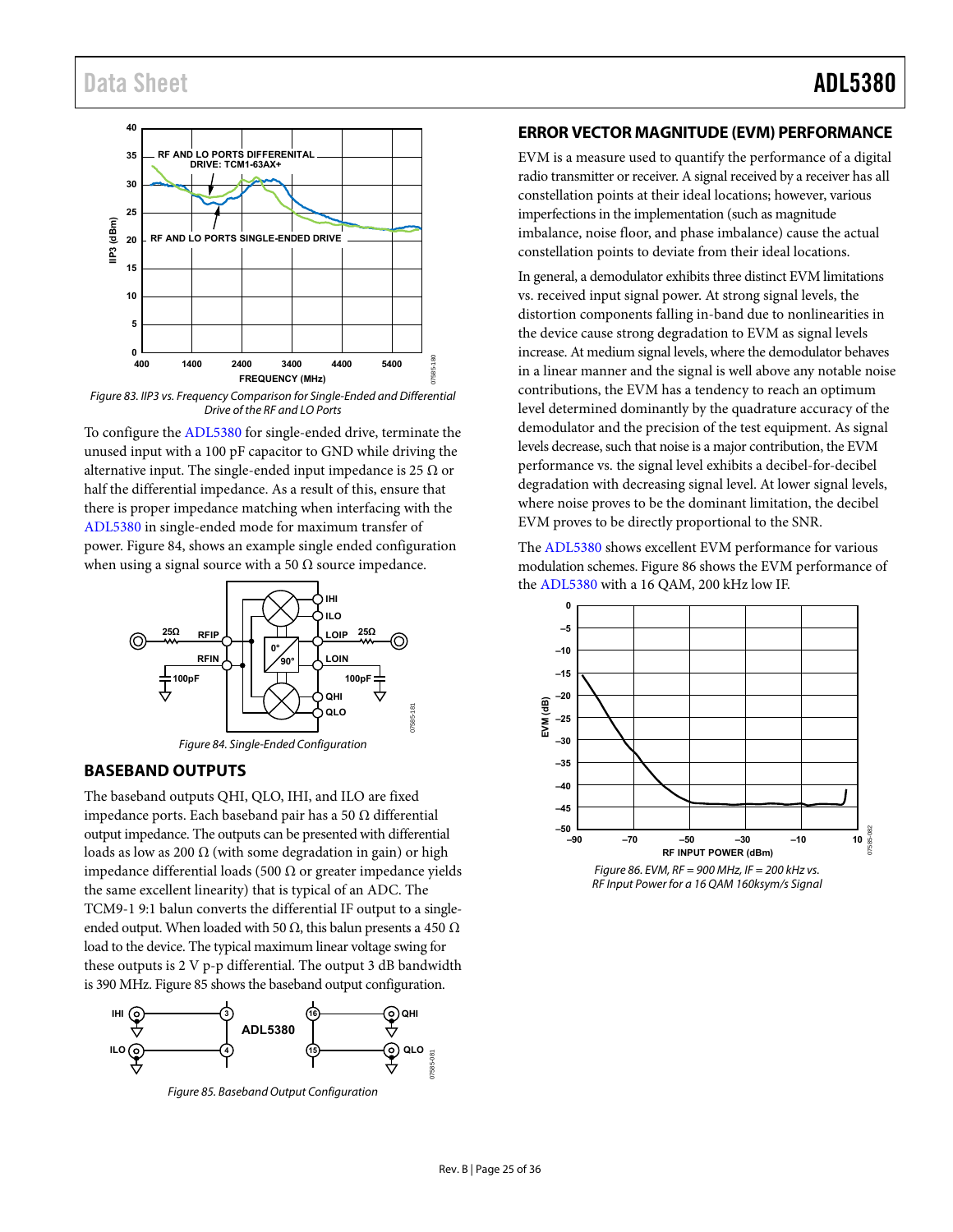[Figure 87](#page-25-1) shows the zero-IF EVM performance of a 10 MHz IEEE 802.16e WiMAX signal through the [ADL5380.](http://www.analog.com/ADL5380?doc=ADL5380.pdf) The differential dc offsets on the [ADL5380](http://www.analog.com/ADL5380?doc=ADL5380.pdf) are in the order of a few millivolts. However, ac coupling the baseband outputs with  $10 \mu$ F capacitors eliminates dc offsets and enhances EVM performance. With a 10 MHz BW signal,  $10 \mu$ F ac coupling capacitors with the 500  $Ω$  differential load results in a high-pass corner frequency of ~64 Hz, which absorbs an insignificant amount of modulated signal energy from the baseband signal. By using ac coupling capacitors at the baseband outputs, the dc offset effects, which can limit dynamic range at low input power levels, can be eliminated.



<span id="page-25-1"></span>*Figure 87. EVM, RF = 2.6 GHz, RF = 3.5 GHz, and RF = 5.8 GHz, IF = 0 Hz vs. RF Input Power for a 16 QAM 10 MHz Bandwidth Mobile WiMAX Signal (AC-Coupled Baseband Outputs)*

[Figure 88](#page-25-2) exhibits multiple W-CDMA low-IF EVM performance curves over a wide RF input power range into th[e ADL5380.](http://www.analog.com/ADL5380?doc=ADL5380.pdf) In the case of zero-IF, the noise contribution by the vector signal analyzer becomes predominant at lower power levels, making it difficult to measure SNR accurately.



<span id="page-25-2"></span>*Figure 88. EVM, RF = 1900 MHz, IF = 0 Hz, IF = 2.5 MHz, IF = 5 MHz, and IF = 7.5 MHz vs. RF Input Power for a W-CDMA Signal (AC-Coupled Baseband Outputs)* 

### <span id="page-25-0"></span>**LOW IF IMAGE REJECTION**

The image rejection ratio is the ratio of the intermediate frequency (IF) signal level produced by the desired input frequency to that produced by the image frequency. The image rejection ratio is expressed in decibels. Appropriate image rejection is critical because the image power can be much higher than that of the desired signal, thereby plaguing the down-conversion process[. Figure 89](#page-25-3) illustrates the image problem. If the upper sideband (lower sideband) is the desired band, a 90° shift to the Q channel (I channel) cancels the image at the lower sideband (upper sideband). Phase and gain balance between I and Q channels are critical for high levels of image rejection.

<span id="page-25-3"></span>

*Figure 89. Illustration of the Image Problem*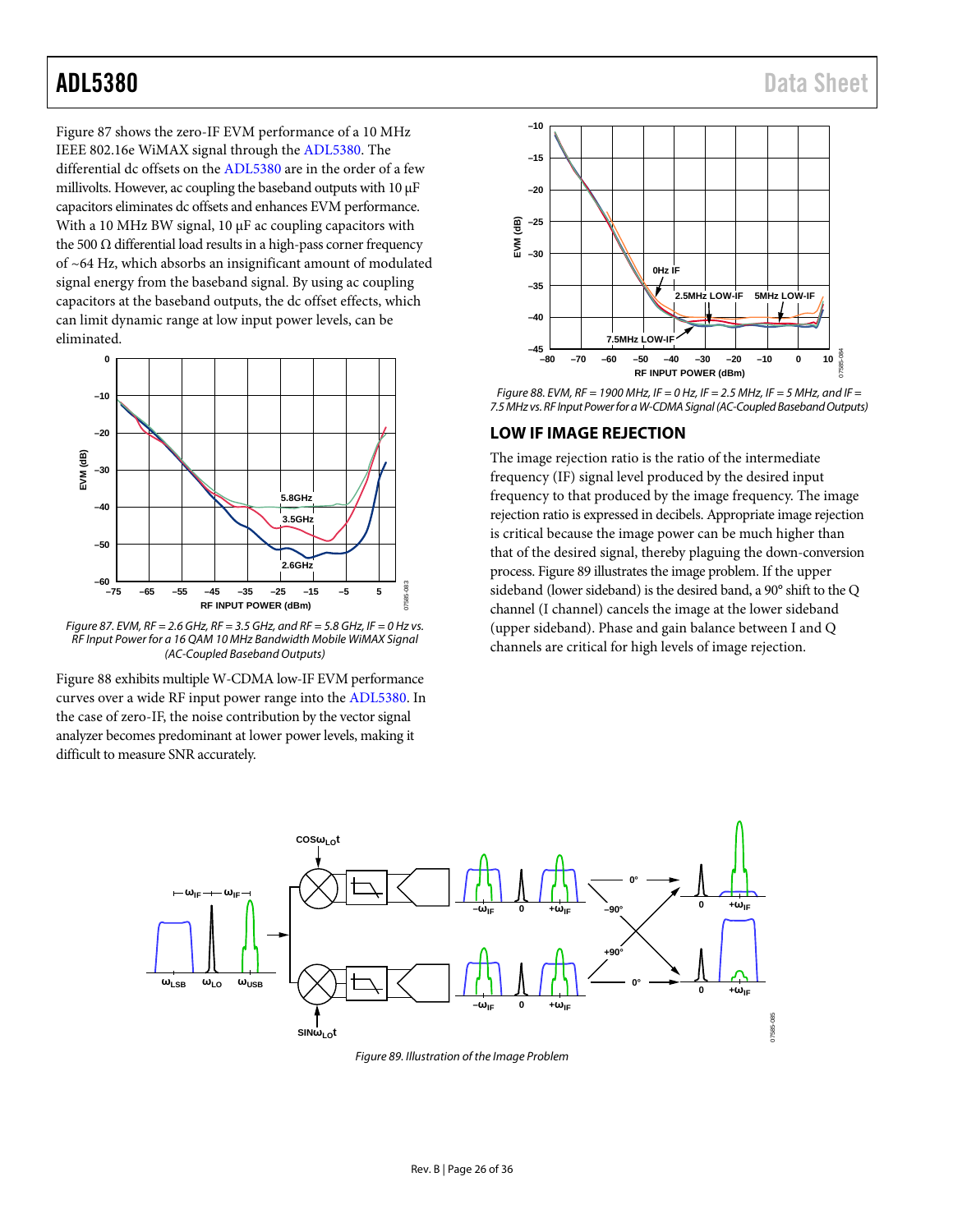## Data Sheet **ADL5380**

[Figure 90 a](#page-26-1)nd [Figure 91 s](#page-26-2)how the excellent image rejection capabilities of th[e ADL5380](http://www.analog.com/ADL5380?doc=ADL5380.pdf) for low IF applications, such as W-CDMA. The [ADL5380 e](http://www.analog.com/ADL5380?doc=ADL5380.pdf)xhibits image rejection greater than 45 dB over a broad frequency range.



<span id="page-26-1"></span>Figure 90. Low Band and Midband Image Rejection vs. RF Frequency for a W-CDMA Signal, IF = 2.5 MHz, 5 MHz, and 7.5 MHz



<span id="page-26-2"></span>Figure 91. High Band Image Rejection vs. RF Frequency for a W-CDMA Signal,  $IF = 2.5 MHz$ , 5 MHz, and 7.5 MHz

### <span id="page-26-0"></span>**EXAMPLE BASEBAND INTERFACE**

In most direct-conversion receiver designs, it is desirable to select a wanted carrier within a specified band. The desired channel can be demodulated by tuning the LO to the appropriate carrier frequency. If the desired RF band contains multiple carriers of interest, the adjacent carriers are also down converted to a lower IF frequency. These adjacent carriers can be problematic if they are large relative to the wanted carrier because they can overdrive the baseband signal detection circuitry. As a result, it is often necessary to insert a filter to provide sufficient rejection of the adjacent carriers.

It is necessary to consider the overall source and load impedance presented by th[e ADL5380](http://www.analog.com/ADL5380?doc=ADL5380.pdf) and ADC input when designing the filter network. The differential baseband output impedance of the [ADL5380](http://www.analog.com/ADL5380?doc=ADL5380.pdf) is 50 Ω. Th[e ADL5380](http://www.analog.com/ADL5380?doc=ADL5380.pdf) is designed to drive a high impedance ADC input. It may be desirable to terminate the ADC input down to lower impedance by using a terminating resistor, such as 500 Ω. The terminating resistor helps to better define the input impedance at the ADC input at the cost of a slightly reduced gain (see the [Circuit Description](#page-21-0) section for details on the emitter-follower output loading effects).

The order and type of filter network depends on the desired high frequency rejection required, pass-band ripple, and group delay. Filter design tables provide outlines for various filter types and orders, illustrating the normalized inductor and capacitor values for a 1 Hz cutoff frequency and 1  $\Omega$  load. After scaling the normalized prototype element values by the actual desired cut-off frequency and load impedance, the series reactance elements are halved to realize the final balanced filter network component values.

As an example, a second-order Butterworth, low-pass filter design is shown in [Figure 92 w](#page-26-3)here the differential load impedance is 500  $\Omega$  and the source impedance of th[e ADL5380](http://www.analog.com/ADL5380?doc=ADL5380.pdf) is 50  $\Omega$ . The normalized series inductor value for the 10-to-1, load-to-source impedance ratio is 0.074 H, and the normalized shunt capacitor is 14.814 F. For a 10.9 MHz cutoff frequency, the single-ended equivalent circuit consists of a 0.54 μH series inductor followed by a 433 pF shunt capacitor.

The balanced configuration is realized as the 0.54 μH inductor is split in half to realize the network shown i[n Figure 92.](#page-26-3)



<span id="page-26-3"></span>Figure 92. Second-Order Butterworth, Low-Pass Filter Design Example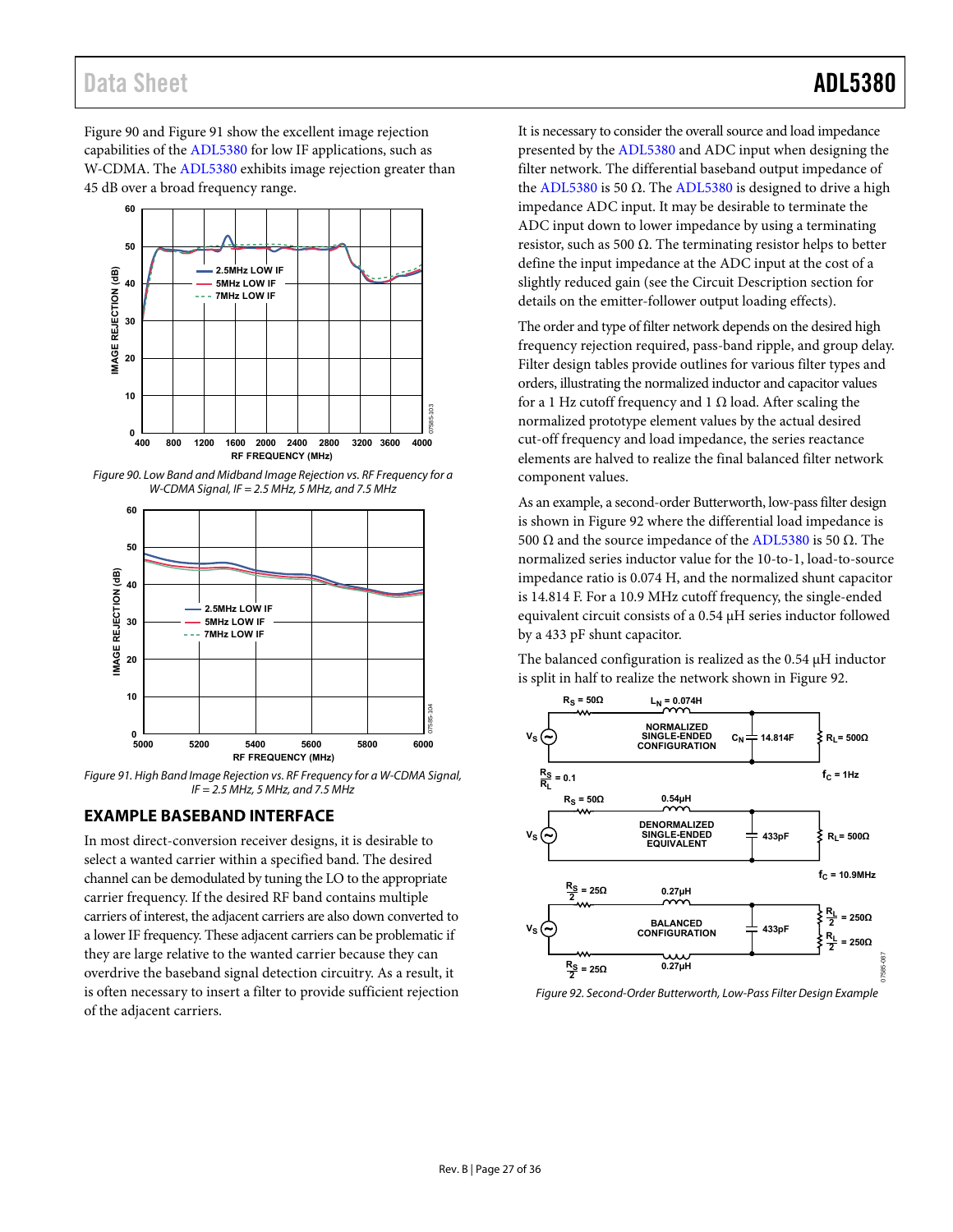A complete design example is shown in [Figure 95.](#page-28-0) A sixth-order Butterworth differential filter having a 1.9 MHz corner frequency interfaces the output of the [ADL5380](http://www.analog.com/ADL5380?doc=ADL5380.pdf) to that of an ADC input. The 500  $\Omega$  load resistor defines the input impedance of the ADC. The filter adheres to typical direct conversion W-CDMA applications where, 1.92 MHz away from the carrier IF frequency, 1 dB of rejection is desired, and, 2.7 MHz away from the carrier IF frequency, 10 dB of rejection is desired.

[Figure 93](#page-27-0) an[d Figure 94](#page-27-1) show the measured frequency response and group delay of the filter.



<span id="page-27-0"></span>*Figure 93. Sixth-Order Baseband Filter Response*



<span id="page-27-1"></span>*Figure 94. Sixth-Order Baseband Filter Group Delay*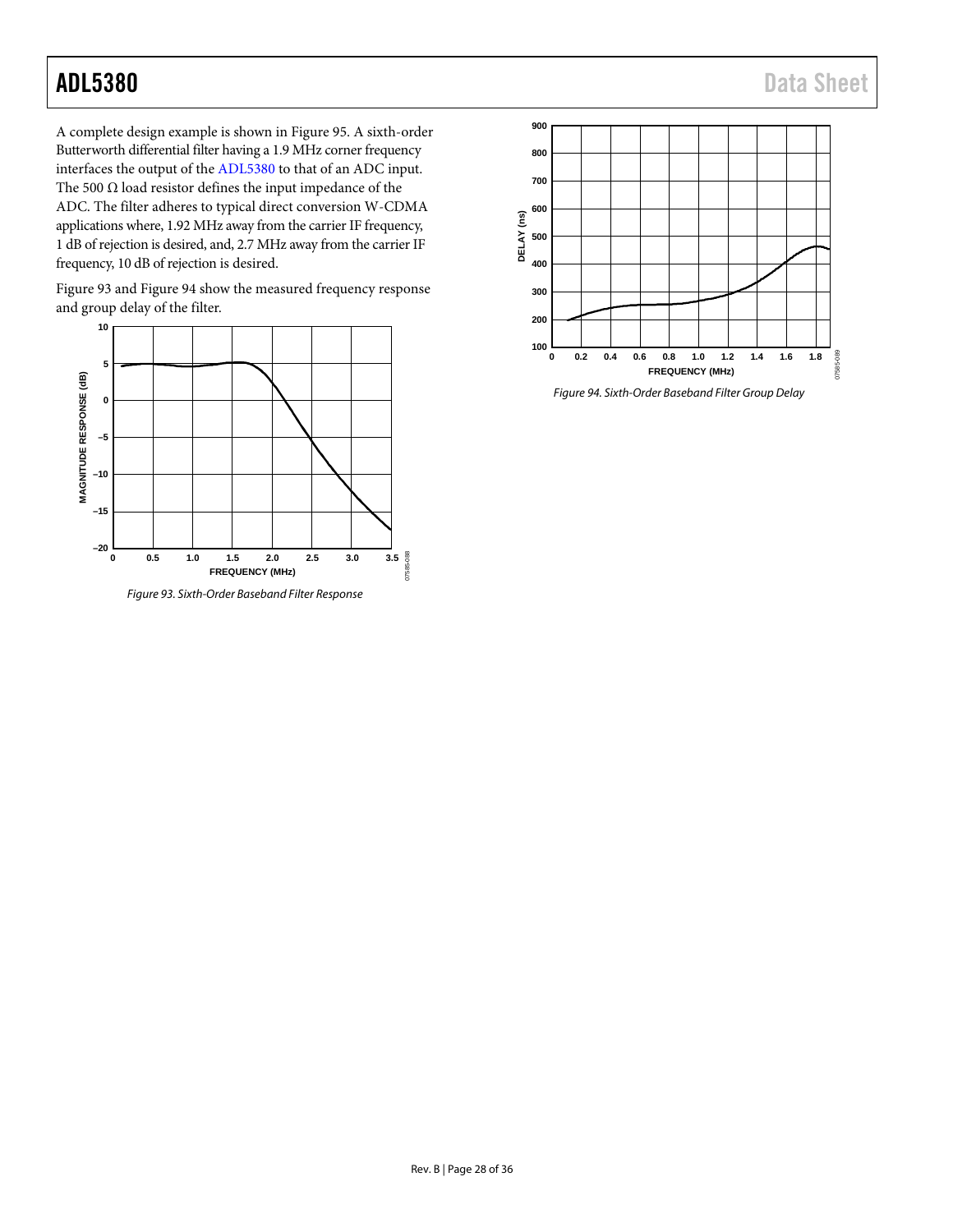

<span id="page-28-0"></span>Figure 95. Sixth-Order Low-Pass Butterworth, Baseband Filter Schematic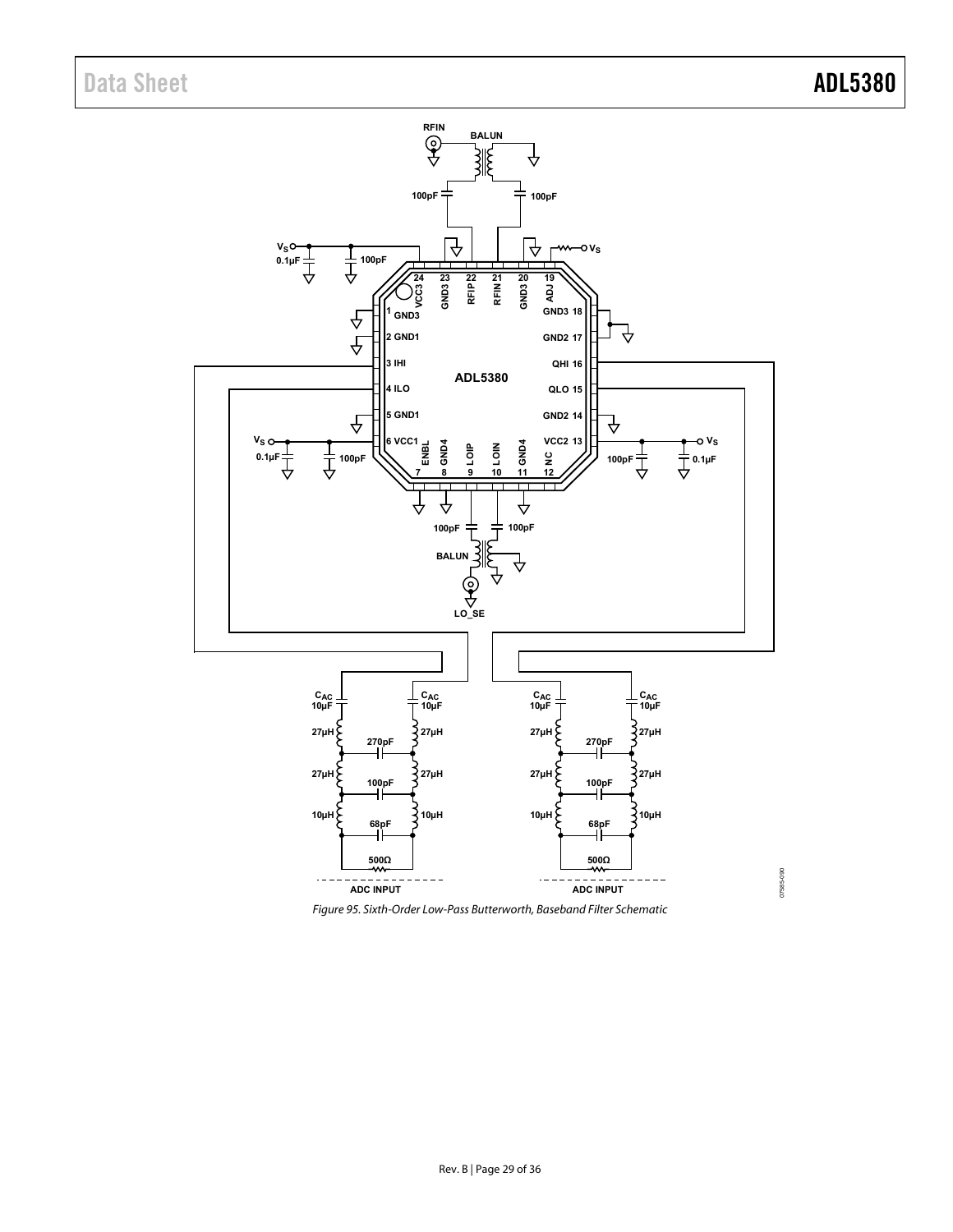As the load impedance of the filter increases, the filter design becomes more challenging in terms of meeting the required rejection and pass band specifications. In the previous W-CDMA example, the 500  $\Omega$  load impedance resulted in the design of a sixth-order filter that has relatively large inductor values and small capacitor values. If the load impedance is 200  $\Omega$ , the filter design becomes much more manageable. [Figure 96](#page-29-0) shows a fourth-order filter designed for a 10 MHz wide LTE signal. As shown in [Figure 96,](#page-29-0) the resultant inductor and capacitor values become much more practical with a 200  $\Omega$  load.



<span id="page-29-0"></span>*Figure 96. Fourth-Order Low-Pass LTE Filter Schematic*

[Figure 97](#page-29-1) an[d Figure 98](#page-29-2) illustrate the magnitude response and group delay response of the fourth-order filter, respectively.



*Figure 97. Fourth-Order Low-Pass LTE Filter Magnitude Response*

<span id="page-29-1"></span>

<span id="page-29-2"></span>*Figure 98. Fourth-Order Low-Pass LTE Filter Group Delay Response*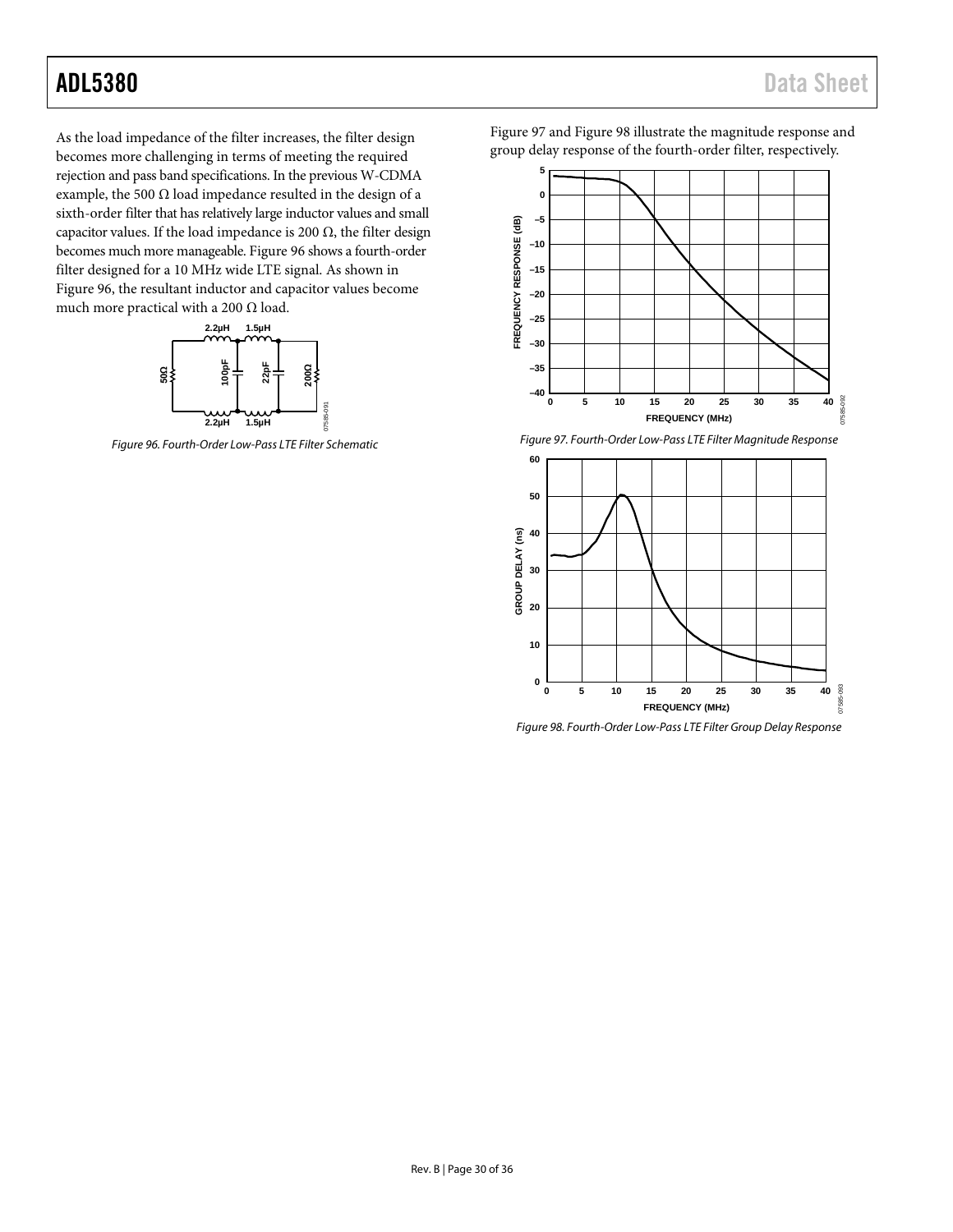## <span id="page-30-0"></span>CHARACTERIZATION SETUPS

[Figure 99 t](#page-30-1)o [Figure 101 s](#page-31-0)how the general characterization bench setups used extensively for th[e ADL5380.](http://www.analog.com/ADL5380?doc=ADL5380.pdf) The setup shown in [Figure 101 w](#page-31-0)as used to do the bulk of the testing and used sinusoidal signals on both the LO and RF inputs. An automated Agilent VEE program was used to control the equipment over the IEEE bus. This setup was used to measure gain, IP1dB, IIP2, IIP3, I/Q gain match, and quadrature error. Th[e ADL5380](http://www.analog.com/ADL5380?doc=ADL5380.pdf) characterization board had a 9-to-1 impedance transformer on each of the differential baseband ports to do the differential-tosingle-ended conversion, which presented a 450  $\Omega$  differential load to each baseband port, when interfaced with 50  $\Omega$  test equipment.

For all measurements of th[e ADL5380,](http://www.analog.com/ADL5380?doc=ADL5380.pdf) the loss of the RF input balun was de-embedded. Due to the wideband nature of the [ADL5380,](http://www.analog.com/ADL5380?doc=ADL5380.pdf) three different board configurations had to be used to characterize the product. For low band characterization (400 MHz to 3 GHz), the Mini-Circuits TC1-1-13 balun was used on the RF and LO inputs to create differential signals at the device pins. For midband characterization (3 GHz to 4 GHz), the Johanson Technology 3600BL14M050T was used, and for high band characterization (5 GHz to 6 GHz), the Johanson Technology 5400BL15B050E balun was used.

The two setups shown i[n Figure 99](#page-30-1) an[d Figure 100 w](#page-31-1)ere used for making NF measurements[. Figure 99 s](#page-30-1)hows the setup for measuring NF with no blocker signal applied whil[e Figure 100](#page-31-1)  was used to measure NF in the presence of a blocker. For both setups, the noise was measured at a baseband frequency of 10 MHz. For the case where a blocker was applied, the output blocker was at a 15 MHz baseband frequency. Note that great care must be taken when measuring NF in the presence of a blocker. The RF blocker generator must be filtered to prevent its noise (which increases with increasing generator output power) from swamping the noise contribution of the [ADL5380.](http://www.analog.com/ADL5380?doc=ADL5380.pdf) At least 30 dB of attention at the RF and image frequencies is desired. For example, assume a 915 MHz signal applied to the LO inputs of th[e ADL5380.](http://www.analog.com/ADL5380?doc=ADL5380.pdf) To obtain a 15 MHz output blocker signal, the RF blocker generator is set to 930 MHz and the filters tuned such that there is at least 30 dB of attenuation from the generator at both the desired RF frequency (925 MHz) and the image RF frequency (905 MHz). Finally, the blocker must be removed from the output (by the 10 MHz low-pass filter) to prevent the blocker from swamping the analyzer.



<span id="page-30-1"></span>Figure 99. General Noise Figure Measurement Setup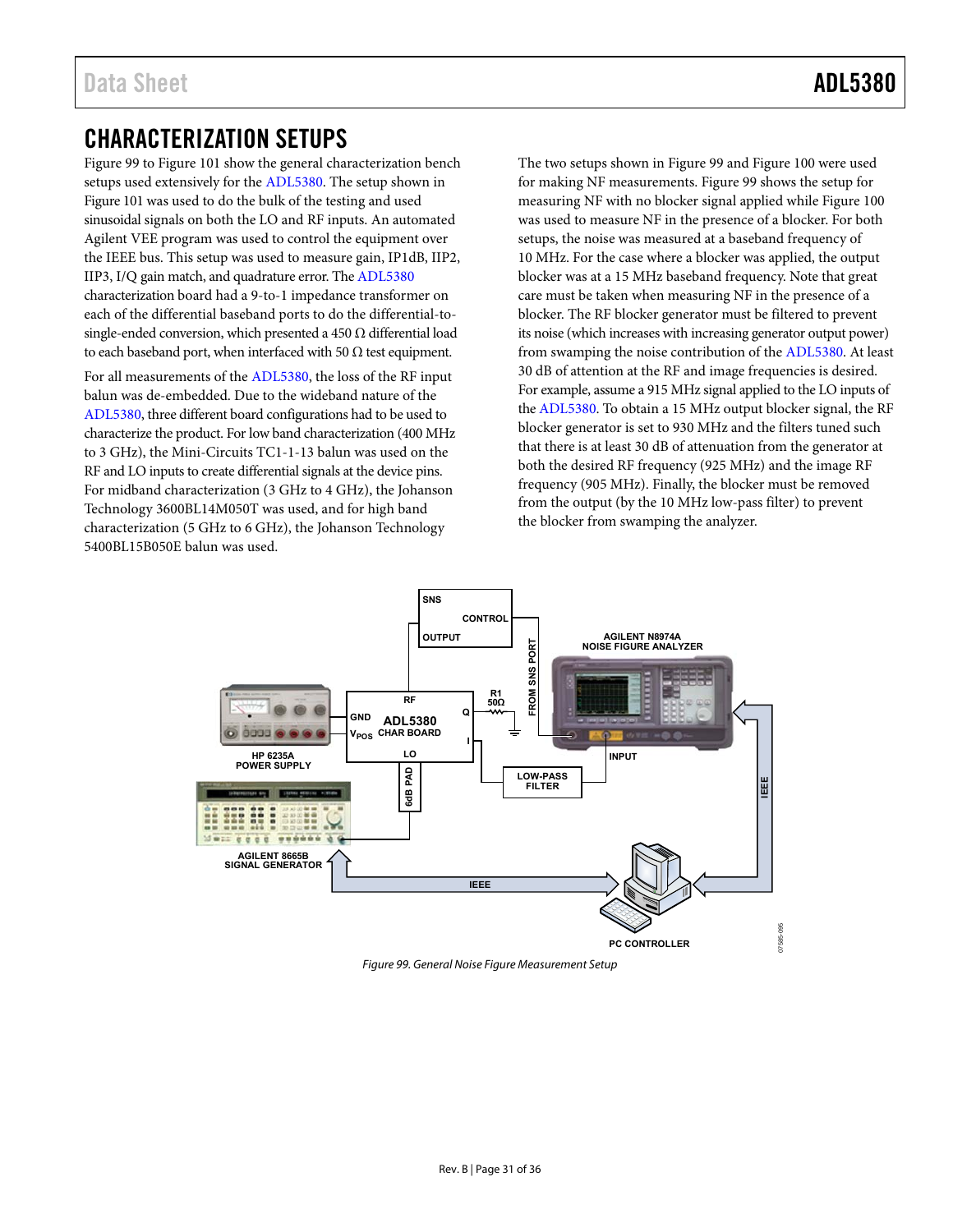



<span id="page-31-1"></span><span id="page-31-0"></span>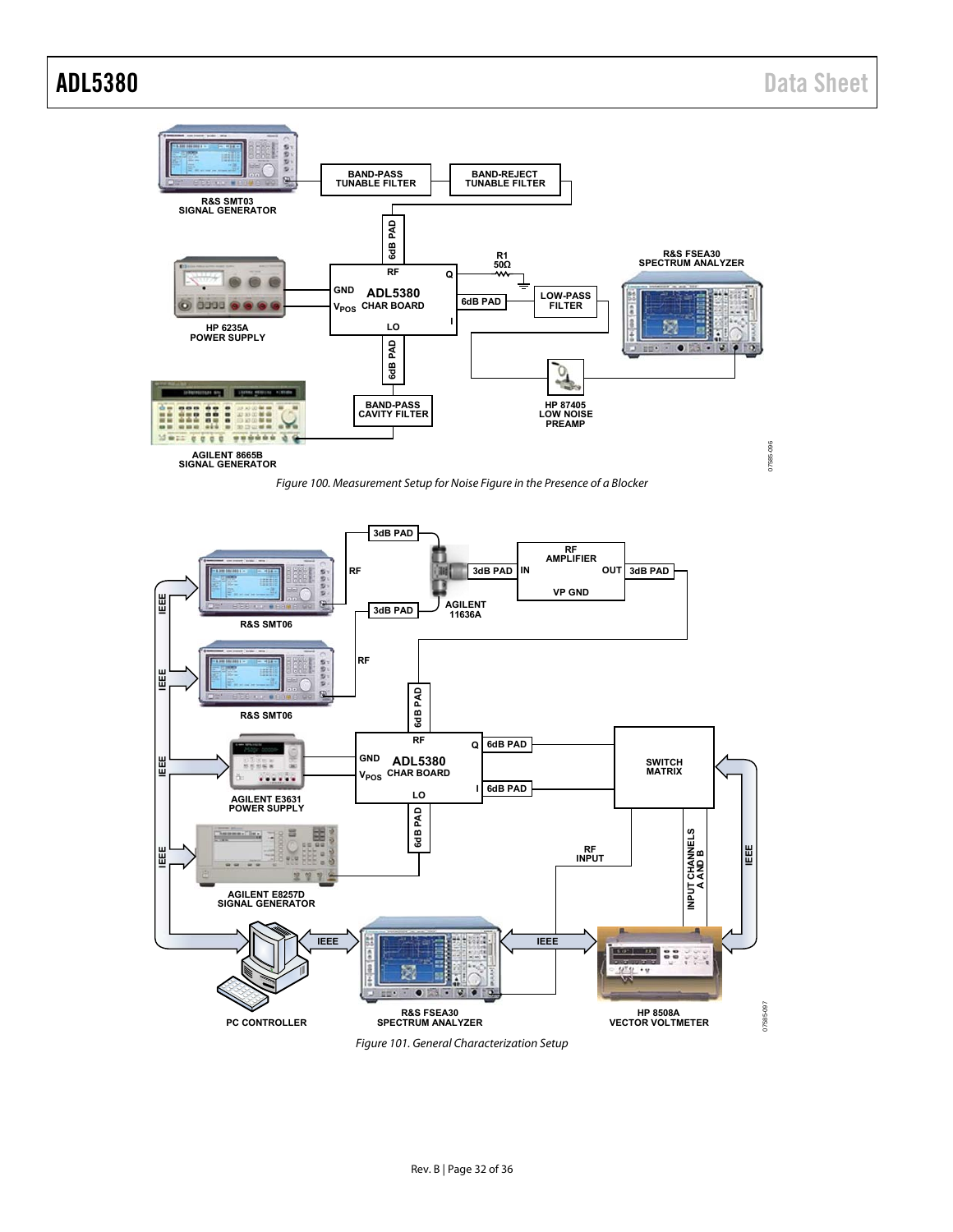## <span id="page-32-0"></span>EVALUATION BOARD

Th[e ADL5380](http://www.analog.com/ADL5380?doc=ADL5380.pdf) evaluation board is available. The evaluation board is populated with the wide band TCM1-63AX+ transformer from Mini-Circuits. This transformer covers the entire frequency range of th[e ADL5380](http://www.analog.com/ADL5380?doc=ADL5380.pdf) from 400 MHz to 6 GHZ.

The board can be used for single-ended or differential baseband analysis. The default configuration of the board is for single-ended baseband analysis.



*Figure 102. Evaluation Board Schematic*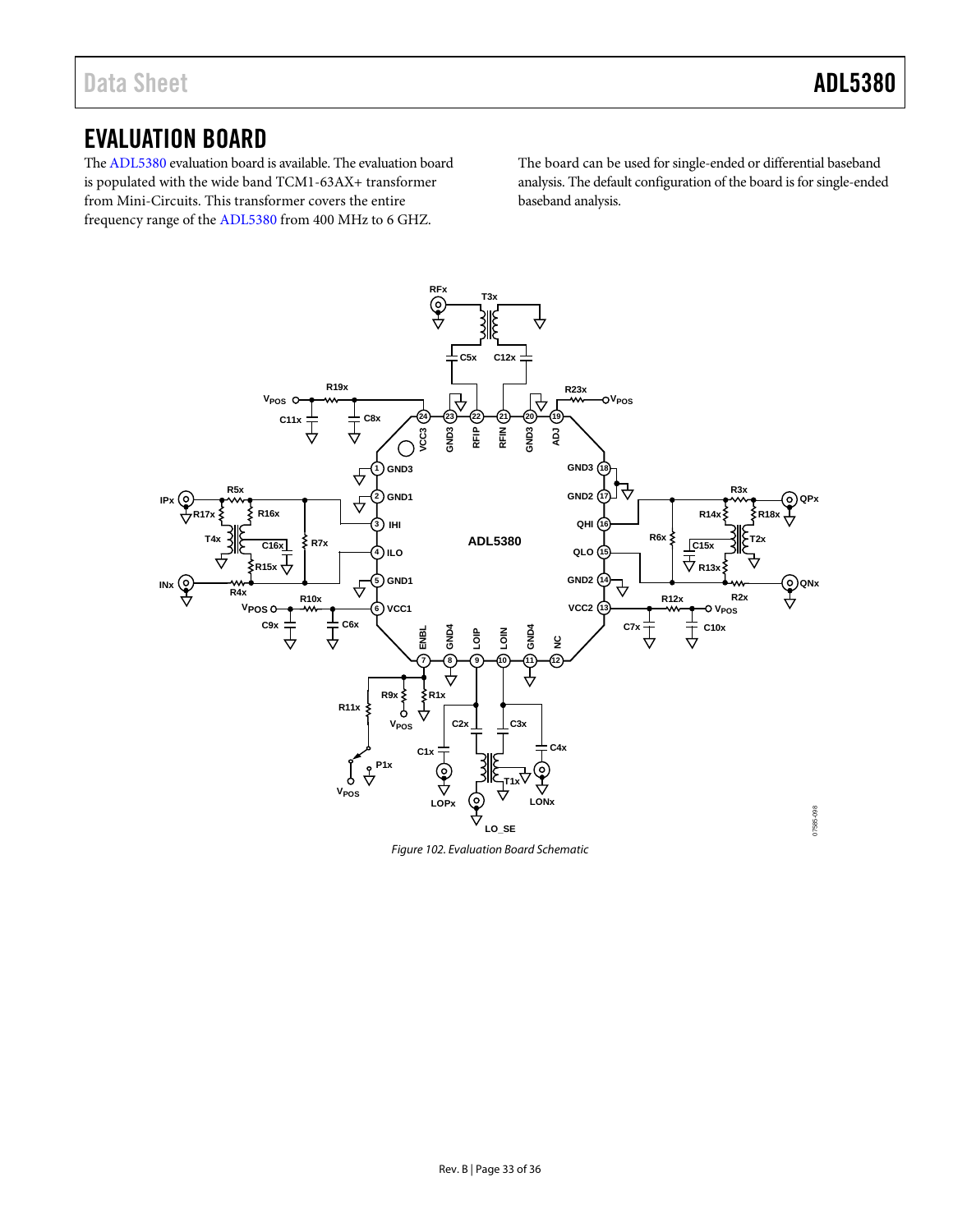#### **Table 5. Evaluation Board Configuration Options**

| Component                                                                       | <b>Description</b>                                                                                                                                                                                                                                                                                                                                                                                                                                                                                                                                                                                                                                                                                                                                                                                            | <b>Default Condition</b>                                                                                        |
|---------------------------------------------------------------------------------|---------------------------------------------------------------------------------------------------------------------------------------------------------------------------------------------------------------------------------------------------------------------------------------------------------------------------------------------------------------------------------------------------------------------------------------------------------------------------------------------------------------------------------------------------------------------------------------------------------------------------------------------------------------------------------------------------------------------------------------------------------------------------------------------------------------|-----------------------------------------------------------------------------------------------------------------|
| <b>VPOSx, GNDx</b>                                                              | Power Supply and Ground Vector Pins.                                                                                                                                                                                                                                                                                                                                                                                                                                                                                                                                                                                                                                                                                                                                                                          | Not applicable                                                                                                  |
| R10x, R12x,<br>R <sub>19x</sub>                                                 | Power Supply Decoupling. Shorts or power supply decoupling resistors.                                                                                                                                                                                                                                                                                                                                                                                                                                                                                                                                                                                                                                                                                                                                         | R10x, R12x, R19x = $0 \Omega (0603)$                                                                            |
| C6x to C11x                                                                     | The capacitors provide the required dc coupling up to 6 GHz.                                                                                                                                                                                                                                                                                                                                                                                                                                                                                                                                                                                                                                                                                                                                                  | C6x, C7x, C8x = 100 pF (0402),<br>C9x, C10x, C11x = 0.1 µF (0603)                                               |
| P1x, R11x,<br>R9x, R1x                                                          | Device Enable. When connected to V <sub>S</sub> , the device is active.                                                                                                                                                                                                                                                                                                                                                                                                                                                                                                                                                                                                                                                                                                                                       | $P1x$ , $R9x = DNI$ , $R1x = DNI$ ,<br>$R11x = 0$ $\Omega$                                                      |
| R23x                                                                            | Adjust Pin. The resistor value here sets the bias voltage at this pin and optimizes<br>third-order distortion.                                                                                                                                                                                                                                                                                                                                                                                                                                                                                                                                                                                                                                                                                                | $R23x = 1.5 k\Omega$ (0603)                                                                                     |
| C1x to C5x,<br>C12x                                                             | AC Coupling Capacitors. These capacitors provide the required ac coupling<br>from 400 MHz to 4 GHz.                                                                                                                                                                                                                                                                                                                                                                                                                                                                                                                                                                                                                                                                                                           | $C1x$ , $C4x = DNI$ ,<br>C <sub>2x</sub> , C <sub>3x</sub> , C <sub>5x</sub> , C <sub>12x</sub> = 100 pF (0402) |
| R <sub>2</sub> x to R <sub>7</sub> x,<br>R <sub>13</sub> x to R <sub>18</sub> x | Single-Ended Baseband Output Path. This is the default configuration of the<br>evaluation board. R13x to R18x are populated for appropriate balun interface.<br>R2x to R5x are not populated. Baseband outputs are taken from QHI and IHI. The<br>user can reconfigure the board to use full differential baseband outputs. R2x to R5x<br>provide a means to bypass the 9:1 TCM9-1 transformer to allow for differential base-<br>band outputs. Access the differential baseband signals by populating R2x to R5x<br>with 0 $\Omega$ and not populating R13x to R18x. This way the transformer does not need<br>to be removed. The baseband outputs are taken from the SMAs of QHI, QLO, IHI,<br>and ILO. R6x and R7x are provisions for applying a specific differential load across<br>the baseband outputs | $R2x$ to $R7x =$ open,<br>R13x to R18x = 0 $\Omega$ (0402)                                                      |
| $T2x$ , $T4x$                                                                   | IF Output Interface. TCM9-1 converts a differential high impedance IF output to<br>a single-ended output. When loaded with 50 $\Omega$ , this balun presents a 450 $\Omega$ load<br>to the device. The center tap can be decoupled through a capacitor to ground.                                                                                                                                                                                                                                                                                                                                                                                                                                                                                                                                             | $T2x$ , $T4x = TCM9-1$ , 9:1 (Mini-Circuits)                                                                    |
| C15x, C16x                                                                      | Decoupling Capacitors. C15x and C16x are the decoupling capacitors used to reject<br>noise on the center tap of the TCM9-1.                                                                                                                                                                                                                                                                                                                                                                                                                                                                                                                                                                                                                                                                                   | C15x, C16x = 0.1 µF (0402)                                                                                      |
| T1x                                                                             | LO Input Interface. A 1:1 RF balun that converts the single-ended RF input to<br>differential signal is used.                                                                                                                                                                                                                                                                                                                                                                                                                                                                                                                                                                                                                                                                                                 | TCM1-63AX+                                                                                                      |
| T <sub>3x</sub>                                                                 | RF Input Interface. A 1:1 RF balun that converts the single-ended RF input to<br>differential signal is used.                                                                                                                                                                                                                                                                                                                                                                                                                                                                                                                                                                                                                                                                                                 | TCM1-63AX+                                                                                                      |



*Figure 103. Evaluation Board Top Layer*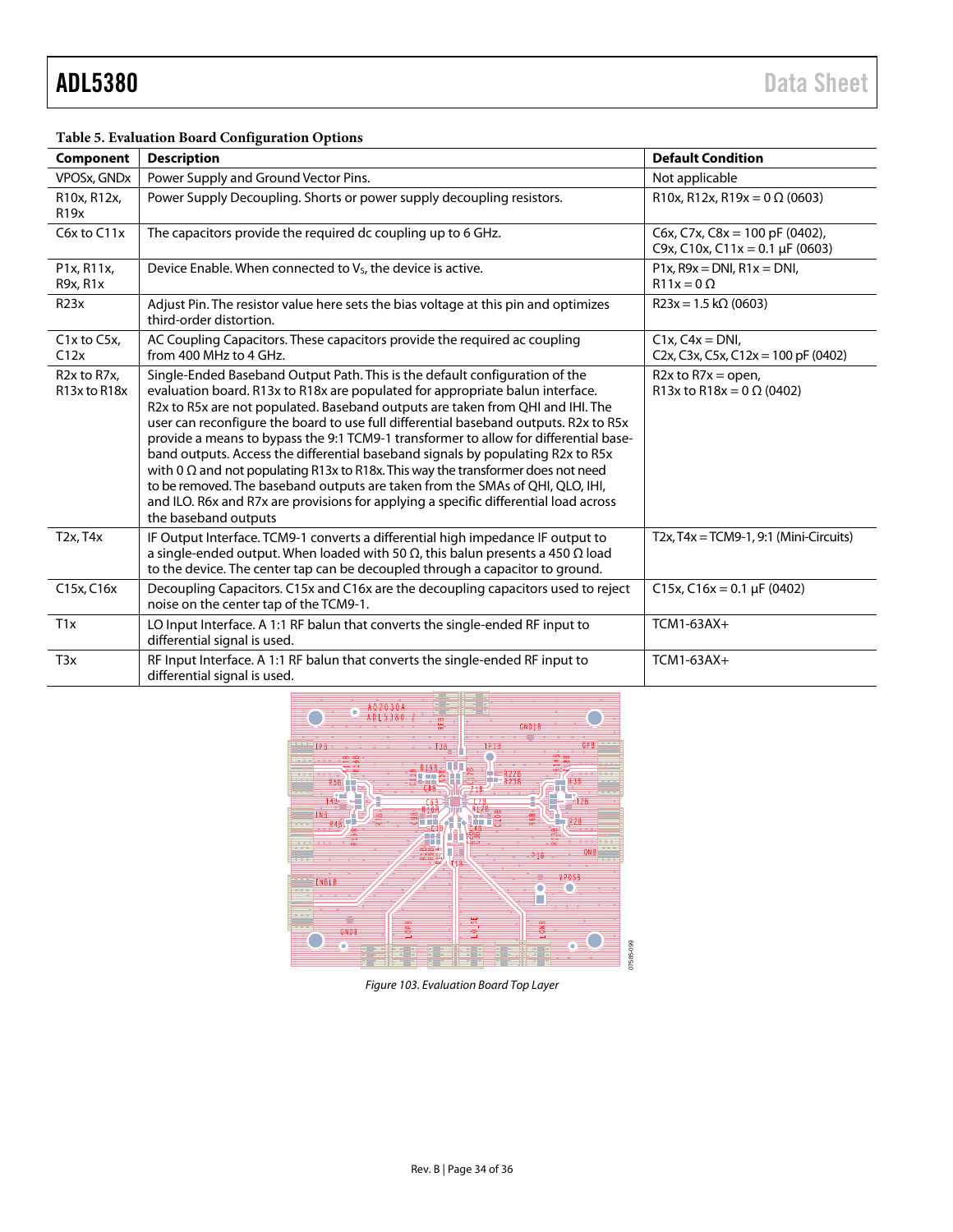### <span id="page-34-0"></span>**THERMAL GROUNDING AND EVALUATION BOARD LAYOUT**

The package for th[e ADL5380](http://www.analog.com/ADL5380?doc=ADL5380.pdf) features an exposed paddle on the underside that should be well soldered to a low thermal and electrical impedance ground plane. This paddle is typically soldered to an exposed opening in the solder mask on the evaluation board. [Figure 104](#page-34-1) illustrates the dimensions used in the layout of th[e ADL5380](http://www.analog.com/ADL5380?doc=ADL5380.pdf) footprint on th[e ADL5380](http://www.analog.com/ADL5380?doc=ADL5380.pdf) evaluation board (1 mil =  $0.0254$  mm).

Notice the use of nine via holes on the exposed paddle. These ground vias should be connected to all other ground layers on the evaluation board to maximize heat dissipation from the device package.



*Figure 104. Dimensions for Evaluation Board Layout for th[e ADL5380](http://www.analog.com/ADL5380?doc=ADL5380.pdf) Package*

<span id="page-34-1"></span>Under these conditions, the thermal impedance of the [ADL5380](http://www.analog.com/ADL5380?doc=ADL5380.pdf) was measured to be approximately 30°C/W in still air.